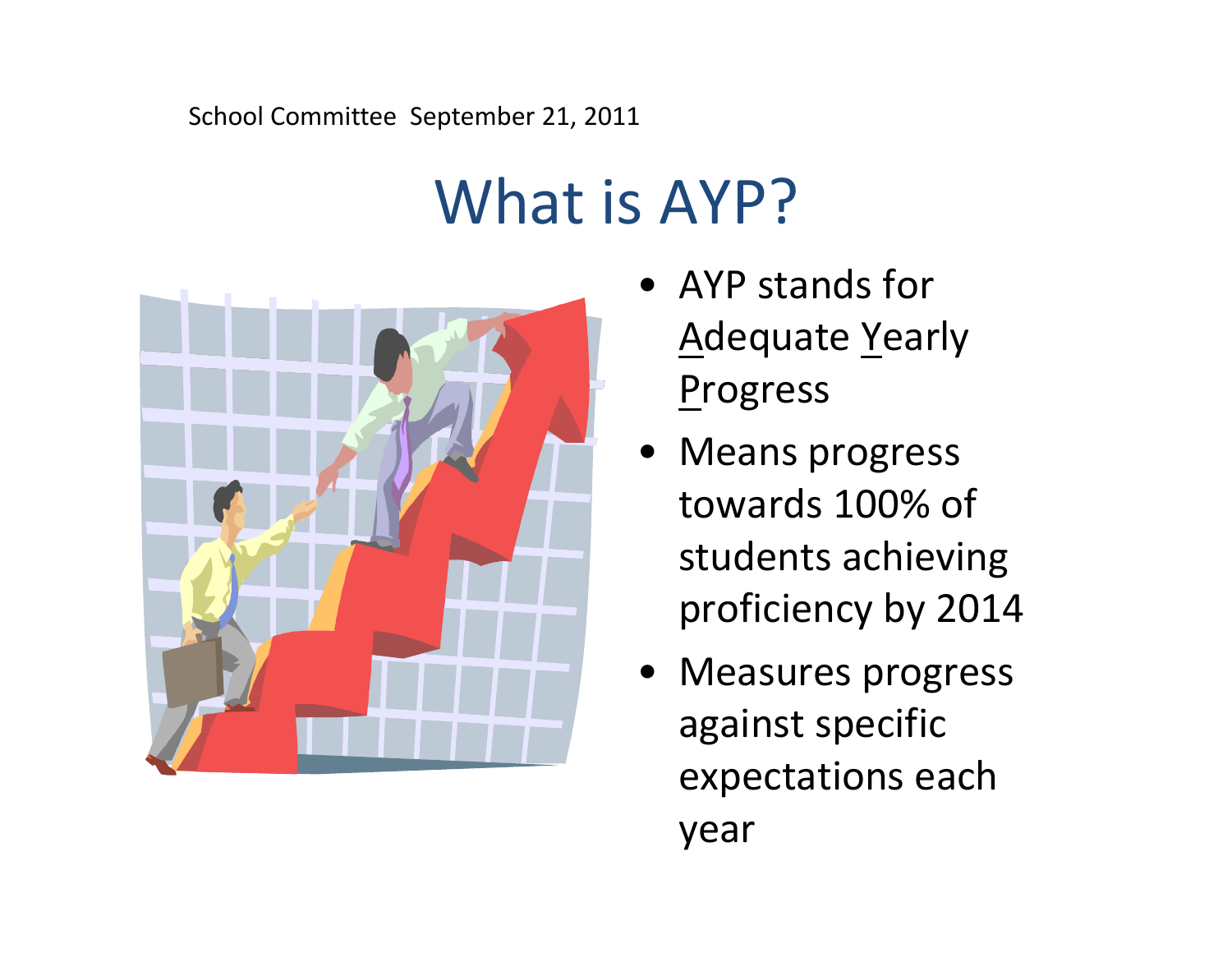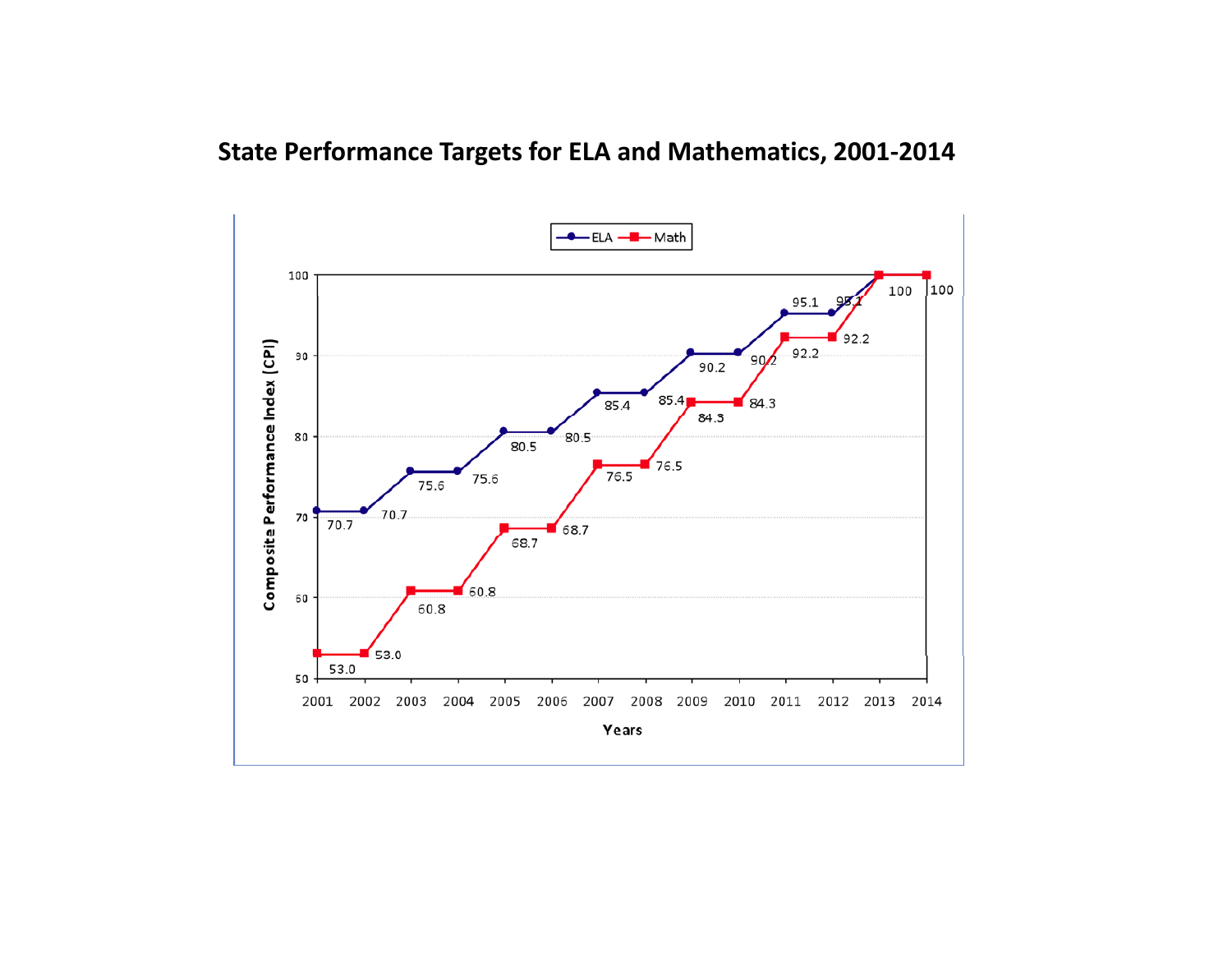

- <code>Year 1  $\longrightarrow$  Miss AYP: No action</code>
- Miss AYP: School Improvement Year 1 (Title I – school choice) Year 2
- Miss AYP: School Improvement Year 2 Year 3(Title I ‐supplemental education services)
- Miss AYP: Corrective ActionYear 4
- Miss AYP: Restructure (planning Year) Year 5
- Miss AYP: Restructure (Implement Plan) Year 6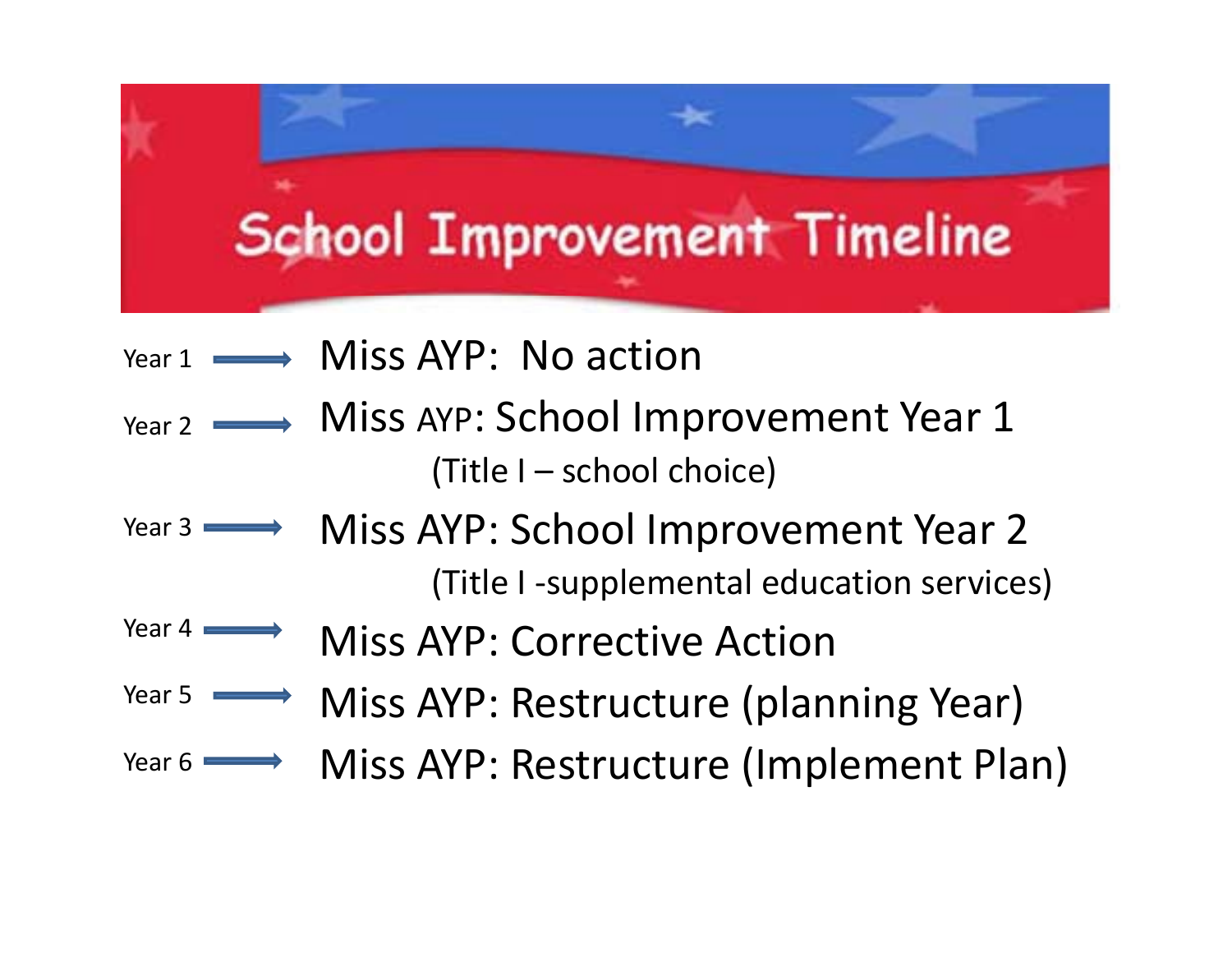#### State Results for ELA – All Grades:

#### **State Totals:** 2011 AYP Data - All Grades

|                          | <b>ENGLISH LANGUAGE ARTS</b> |                          |               |                                      |              |                    |                         |                                      |                 |                       |                             |               |                |                      |                    |
|--------------------------|------------------------------|--------------------------|---------------|--------------------------------------|--------------|--------------------|-------------------------|--------------------------------------|-----------------|-----------------------|-----------------------------|---------------|----------------|----------------------|--------------------|
|                          |                              | (A) Participation        |               |                                      |              | (B) Performance    |                         |                                      | (C) Improvement |                       |                             |               | (D) Attendance |                      |                    |
| <b>Student Group</b>     |                              | <b>Enrolled Assessed</b> | $\frac{9}{6}$ | <b>Met</b><br><b>Target</b><br>(95%) | $\mathbf{N}$ | 2011<br><b>CPI</b> | Met<br>Target<br>(95.1) | <b>2010 CPI</b><br>(Baseline) Target | Gain            | On<br>Target<br>Range | <b>Met</b><br><b>Target</b> | $\frac{9}{6}$ | <b>Change</b>  | Met<br><b>Target</b> | <b>AYP</b><br>2011 |
| Aggregate                | 504,239                      | 500,653                  | 99            | Yes                                  | 497,258      | 87.2               | <b>No</b>               | 86.9                                 | 3.3             | $89.2 -$<br>91.2      | <b>No</b>                   | 94.8          | 0.2            | Yes                  | <b>No</b>          |
| Lim. English Prof.       | 46,535                       | 45,761                   | 98            | Yes                                  | 42,402       | 66.2               | <b>No</b>               | 66.1                                 | 8.5             | $73.6 -$<br>75.6      | <b>No</b>                   | 94.0          | 0.0            | Yes                  | <b>No</b>          |
| <b>Special Education</b> | 93,689                       | 92,156                   | 98            | Yes:                                 | 92,004       | 68.3               | <b>No</b>               | 67.3                                 | 8.2             | $74.5 -$<br>76.5      | <b>No</b>                   | 93.2          | 0.2            | Yes                  | <b>No</b>          |
| <b>Low Income</b>        | 178,968                      | 177,043                  | 99            | Yes                                  | 174,384      | 77.1               | <b>No</b>               | 76.5                                 | 5.9             | $81.4 -$<br>83.4      | <b>No</b>                   | 92.9          | 0.1            | Yes                  | <b>No</b>          |
| Afr. Amer./Black         | 41,493                       | 41,053                   | 99            | Yes                                  | 40,300       | 77.4               | <b>No</b>               | 76.6                                 | 5.9             | $81.5 -$<br>83.5      | <b>No</b>                   | 93.8          | 0.1            | Yes                  | <b>No</b>          |
| Asian or Pacif.<br>Isl.  | 27,960                       | 27,778                   | 99            | Yes                                  | 27,205       | 90.1               | <b>No</b>               | 89.7                                 | 2.6             | $91.3 -$<br>93.3      | <b>No</b>                   | 96.5          | 0.0            | Yes                  | <b>No</b>          |
| <b>Hispanic</b>          | 75,454                       | 74,453                   | 99            | Yes                                  | 72,873       | 74.1               | <b>No</b>               | 73.6                                 | 6.6             | $79.2 -$<br>81.2      | <b>No</b>                   | 92.4          | 0.0            | Yes                  | No                 |
| Native American          | 1,223                        | 1,218                    | 100           | Yes                                  | 1,213        | 82.6               | <b>No</b>               | 82.5                                 | 4.4             | $85.9 -$<br>87.9      | <b>No</b>                   | 92.9          | 0.2            | <b>Yes</b>           | <b>No</b>          |
| <b>White</b>             | 346,302                      | 344,433                  | 99            | Yes                                  | 343,968      | 90.9               | <b>No</b>               | 90.5                                 | 2.4             | $91.9 -$<br>93.9      | <b>No</b>                   | 95.2          | 0.1            | Yes                  | <b>No</b>          |

Aggregate = the conjunction or collection of all groups – the sum or total of all students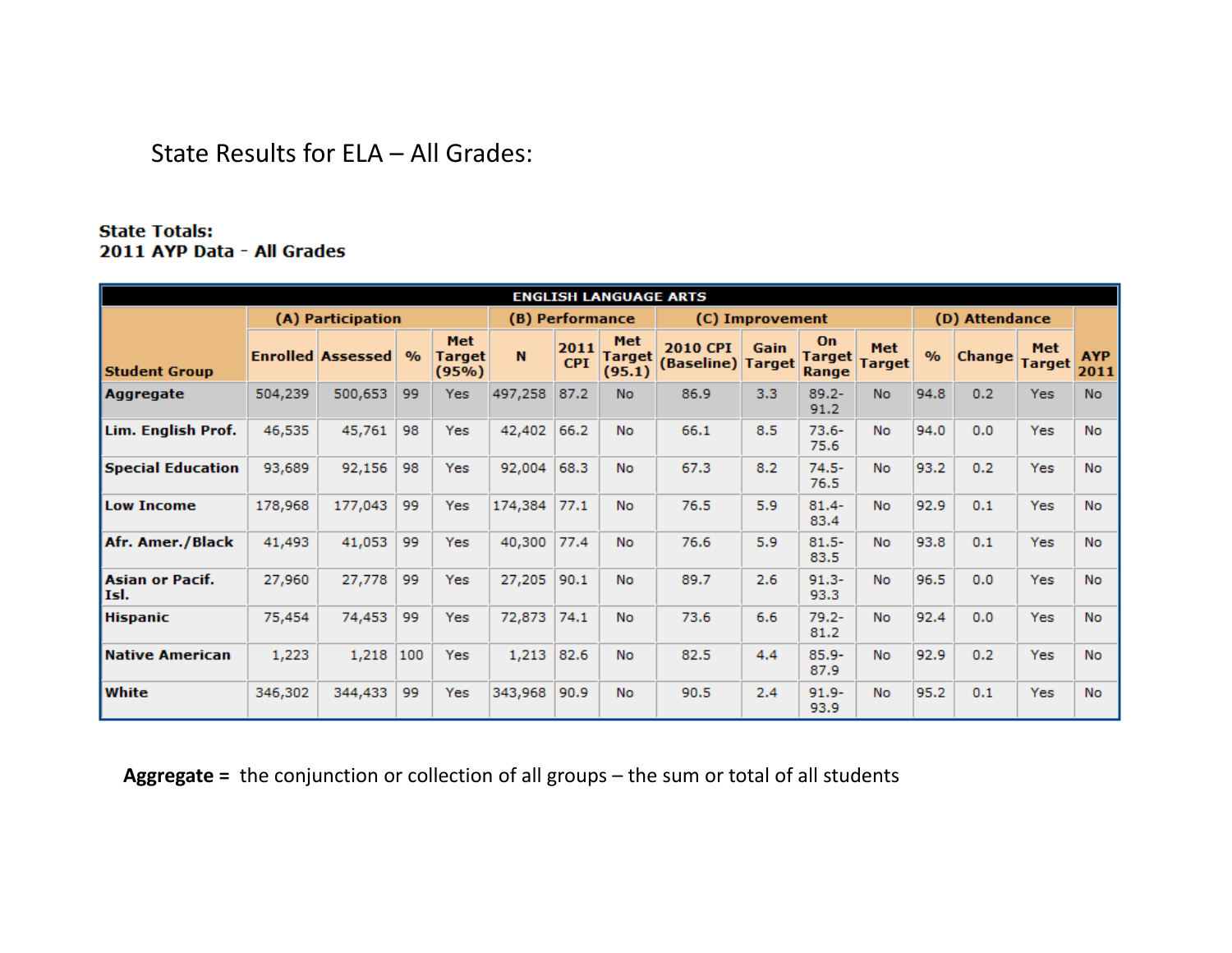|                                | <b>MATHEMATICS</b> |                          |      |                               |         |                                    |                           |                                      |      |                              |                      |      |                |                      |                    |
|--------------------------------|--------------------|--------------------------|------|-------------------------------|---------|------------------------------------|---------------------------|--------------------------------------|------|------------------------------|----------------------|------|----------------|----------------------|--------------------|
|                                |                    | (A) Participation        |      |                               |         | (B) Performance<br>(C) Improvement |                           |                                      |      |                              |                      |      | (D) Attendance |                      |                    |
| <b>Student Group</b>           |                    | <b>Enrolled Assessed</b> | $\%$ | Met<br><b>Target</b><br>(95%) | N       | 2011<br><b>CPI</b>                 | Met<br>Target  <br>(92.2) | <b>2010 CPI</b><br>(Baseline) Target | Gain | On<br><b>Target</b><br>Range | Met<br><b>Target</b> | %    | <b>Change</b>  | Met<br><b>Target</b> | <b>AYP</b><br>2011 |
| Aggregate                      | 504,702            | 501,696                  | 99   | <b>Yes</b>                    | 497,712 | 79.9                               | <b>No</b>                 | 79.9                                 | 5.0  | $83.9 -$<br>85.9             | <b>No</b>            | 94.8 | 0.2            | <b>Yes</b>           | <b>No</b>          |
| Lim. English Prof.             | 46,975             | 46,641                   | 99   | Yes                           | 42,747  | 61.9                               | No                        | 61.5                                 | 9.6  | $70.1 -$<br>72.1             | No.                  | 94.0 | 0.0            | Yes                  | <b>No</b>          |
| <b>Special Education</b>       | 93,688             | 92,367                   | 99   | Yes                           | 92,185  | 57.6                               | No                        | 57.7                                 | 10.6 | $67.3 -$<br>69.3             | <b>No</b>            | 93.2 | 0.2            | <b>Yes</b>           | <b>No</b>          |
| <b>Low Income</b>              | 179,135            | 177,613                  | 99   | Yes                           | 174,589 | 67.3                               | No                        | 67.1                                 | 8.2  | $74.3 -$<br>76.3             | <b>No</b>            | 92.9 | 0.1            | Yes                  | <b>No</b>          |
| Afr. Amer./Black               | 41,612             | 41,280                   | 99   | <b>Yes</b>                    | 40,391  | 64.9                               | No                        | 65.2                                 | 8.7  | $72.9 -$<br>74.9             | <b>No</b>            | 93.8 | 0.1            | Yes                  | <b>No</b>          |
| <b>Asian or Pacif.</b><br>Isl. | 28,088             | 27,988                   | 100  | Yes                           | 27,296  | 89.2                               | No                        | 88.8                                 | 2.8  | $90.6 -$<br>92.6             | <b>No</b>            | 96.5 | 0.0            | <b>Yes</b>           | <b>No</b>          |
| Hispanic                       | 75,597             | 74,848                   | 99   | Yes                           | 73,032  | 64.4                               | No                        | 63.9                                 | 9.0  | $71.9 -$<br>73.9             | No.                  | 92.4 | 0.0            | Yes                  | <b>No</b>          |
| <b>Native American</b>         | 1,223              | 1,212                    | 99   | Yes                           | 1,206   | 72.6                               | No                        | 72.4                                 | 6.9  | $78.3 -$<br>80.3             | <b>No</b>            | 92.9 | 0.2            | Yes                  | <b>No</b>          |
| White                          | 346,357            | 344,625                  | 99   | <b>Yes</b>                    | 344,080 | 84.2                               | No                        | 84.2                                 | 4.0  | $87.2 -$<br>89.2             | <b>No</b>            | 95.2 | 0.1            | Yes                  | <b>No</b>          |

State Results for Mathematics – All Grades:

Yesterday afternoon, Education Commissioner Mitchell Chester reported that 82 percent of MA schools and 91 percent of districts failed to meet progress targets. This is up from the 67 percent of schools and 79 percent of districts that did not make adequate progress in 2010.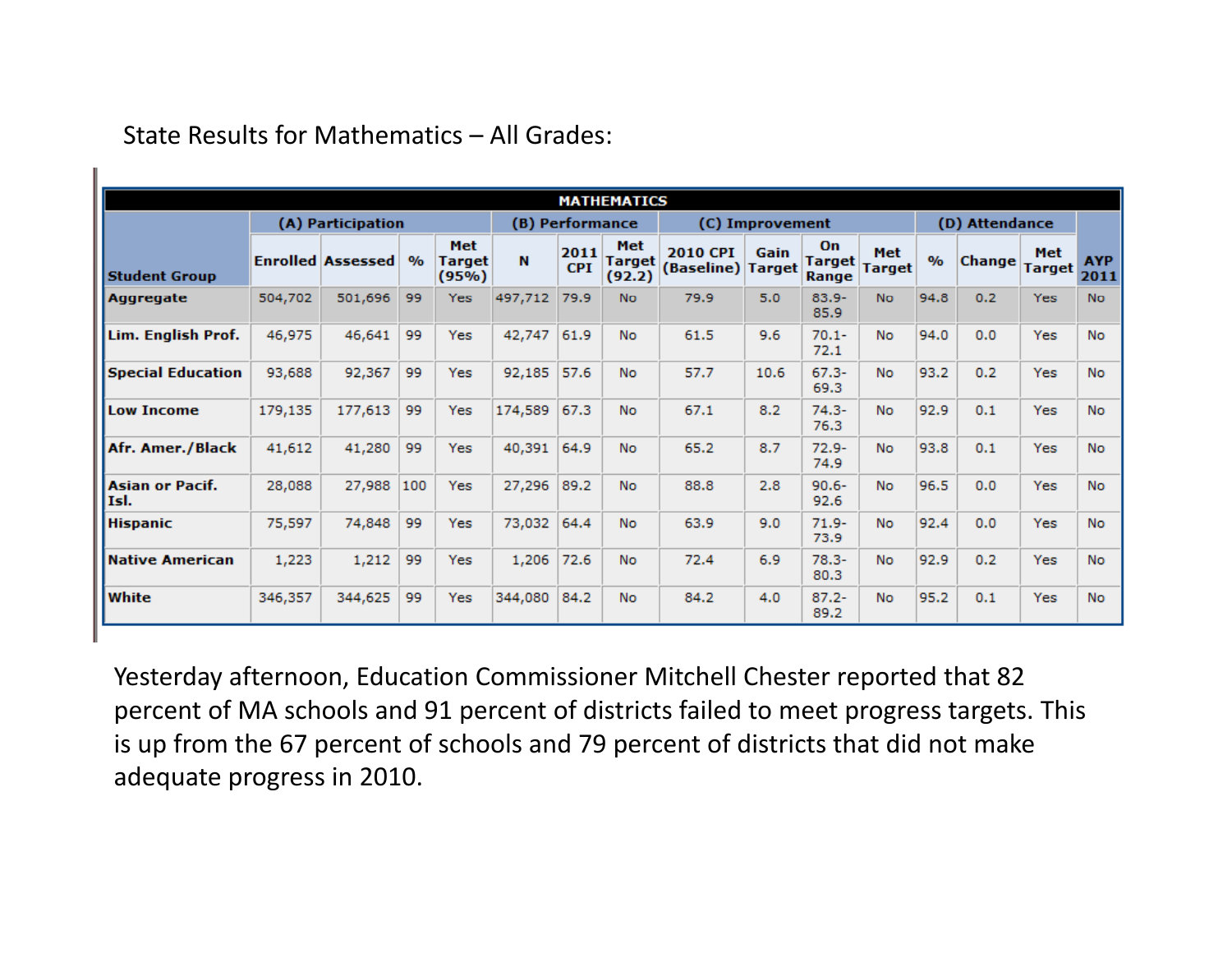#### **AVERY SCHOOL**

## **Avery - 2011 Accountability Data**

| District:                                          | Dedham (00730000)   |
|----------------------------------------------------|---------------------|
| School:                                            | Avery (00730010)    |
| <b>Accountability &amp; Assistance Level:</b>      | Level 1             |
| <b>School Title I Status:</b>                      | Title I School (TA) |
| <b>NCLB School Choice Required:</b>                | Ves                 |
| <b>Supplemental Educational Services Required:</b> | No                  |

#### 2011 Adequate Yearly Progress (AYP) Data - Summary

|                              | <b>NCLB Accountability Status</b> | Improvement Rating |
|------------------------------|-----------------------------------|--------------------|
| <b>ENGLISH LANGUAGE ARTS</b> | Improvement Year 1                | No Change          |
| <b>MATHEMATICS</b>           | Improvement Year 1 - Subgroups    | On Target          |

|             | <b>Adequate Yearly Progress History</b> | <b>NCLB Accountability Status</b> |                                              |      |      |      |      |                                |      |                    |  |
|-------------|-----------------------------------------|-----------------------------------|----------------------------------------------|------|------|------|------|--------------------------------|------|--------------------|--|
|             |                                         | 2004                              | 2005                                         | 2006 | 2007 | 2008 | 2009 | 2010                           | 2011 |                    |  |
| <b>ELA</b>  | Aggregate                               | Yes                               | Yes                                          | Yes  | No   | Yes  | Yes  | No.                            | No.  | Improvement Year 1 |  |
|             | <b>All Subgroups</b>                    | Yes                               | Yes                                          | Yes  | No   | Yes  | Yes  | <b>No</b>                      | Yes  |                    |  |
| <b>MATH</b> | Aggregate                               | Yes                               | Yes                                          | Yes  | No   | Yes  | No   | Yes                            | Yes  |                    |  |
|             | <b>All Subgroups</b>                    | Yes.                              | Yes<br>Yes<br>No<br>$\overline{\phantom{0}}$ |      | Yes  | No   | Yes  | Improvement Year 1 - Subgroups |      |                    |  |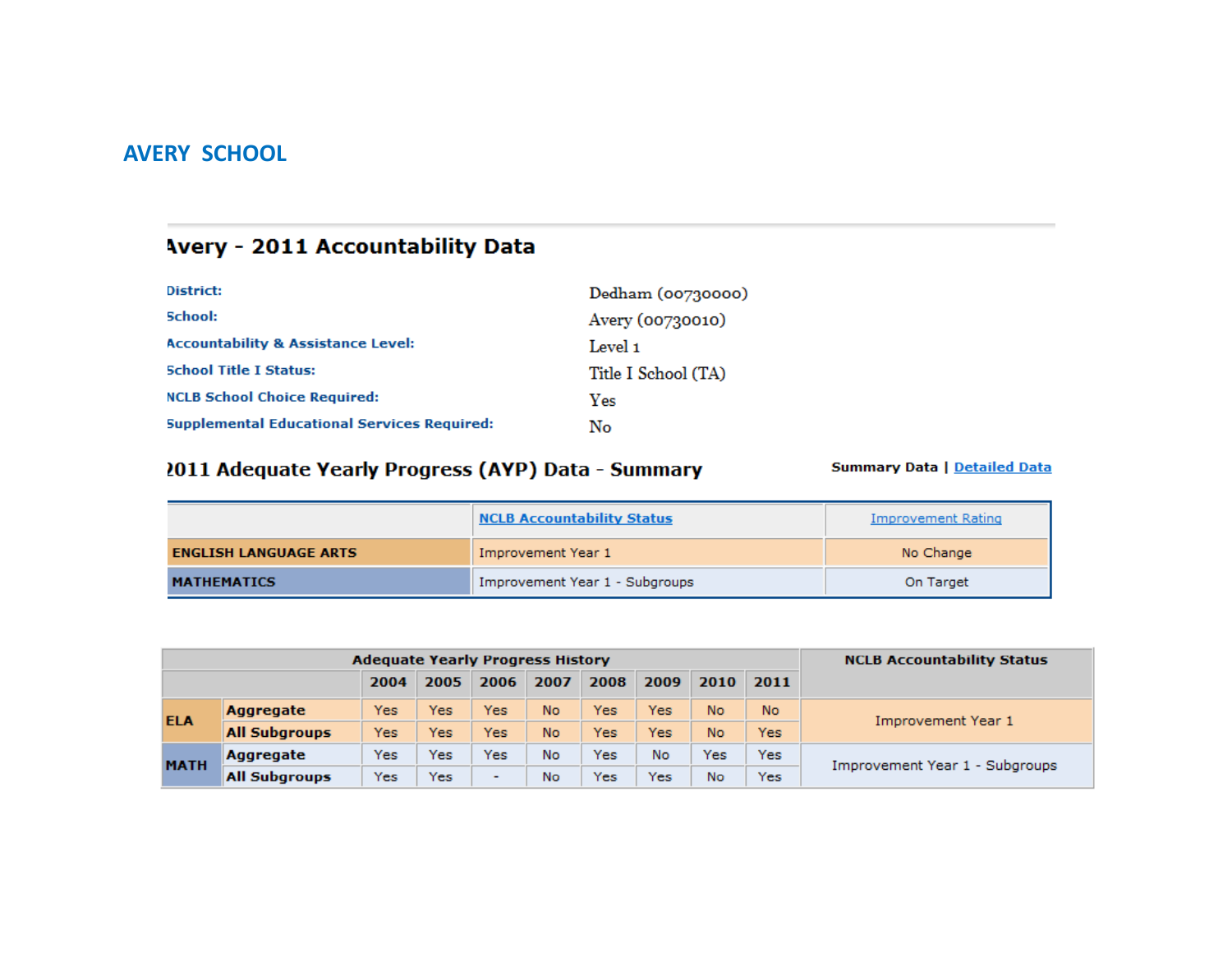|                                        | (A) Participation                                       |                |                                                                  | (B) Performance |                                       | (C) Improvement            | (D) Attendance                                                                           |                |                    |
|----------------------------------------|---------------------------------------------------------|----------------|------------------------------------------------------------------|-----------------|---------------------------------------|----------------------------|------------------------------------------------------------------------------------------|----------------|--------------------|
| <b>Student Group</b>                   | Did at least 95% of<br>students participate in<br>MCAS? |                | Did student group meet<br>or exceed state<br>performance target? |                 | exceed its own<br>improvement target? | Did student group meet or  | Did student group meet<br>attendance (G1-8) or<br>graduation rate target (G9-<br>$12)$ ? |                |                    |
| <b>ENGLISH</b><br><b>LANGUAGE ARTS</b> | <b>Met</b><br><b>Target</b>                             | <b>Actual</b>  | <b>Met</b><br><b>Target</b><br>(95.1)                            | <b>Actual</b>   | Met<br><b>Target</b>                  | <b>Change from</b><br>2010 | <b>Met</b><br><b>Target</b>                                                              | <b>Actual</b>  | <b>AYP</b><br>2011 |
| Aggregate                              | <b>Yes</b>                                              | 99             | <b>No</b>                                                        | 85.4            | No.                                   | 0.8                        | <b>Yes</b>                                                                               | 95.4           | <b>No</b>          |
| <b>Lim. English</b><br>Prof.           | ٠                                                       | ٠              |                                                                  | 85.4            |                                       |                            |                                                                                          |                |                    |
| <b>Special</b><br><b>Education</b>     | ٠                                                       | ÷.             | $\sim$                                                           | 74.2            | ٠                                     | ٠                          | ٠                                                                                        | ٠              | ٠                  |
| <b>Low Income</b>                      | <b>Yes</b>                                              | 100            | <b>No</b>                                                        | 80.7            | Yes                                   | 2.4                        | Yes                                                                                      | 95.0           | Yes                |
| Afr.<br><b>Amer./Black</b>             | ٠                                                       | ٠              |                                                                  | ÷               | ÷                                     |                            | ٠                                                                                        |                |                    |
| <b>Asian or Pacif.</b><br>Tsl.         | ÷.                                                      | ÷.             |                                                                  | ш               | L.                                    | ÷.                         | ÷.                                                                                       | ÷.             |                    |
| <b>Hispanic</b>                        | ÷,                                                      | ٠              | ٠                                                                | 72.9            | ÷.                                    | ٠                          | ä,                                                                                       | ٠              |                    |
| <b>Native</b><br><b>American</b>       | ٠                                                       | $\blacksquare$ | ٠                                                                | $\sim$          | ٠                                     | ٠                          | ٠                                                                                        | ٠              |                    |
| White                                  | <b>Yes</b>                                              | 99             | <b>No</b>                                                        | 87.5            | Yes                                   | 0.7                        | Yes                                                                                      | 95.6           | <b>Yes</b>         |
| <b>MATHEMATICS</b>                     | <b>Met</b><br><b>Target</b>                             | <b>Actual</b>  | <b>Met</b><br><b>Target</b><br>(92.2)                            | <b>Actual</b>   | <b>Met</b><br><b>Target</b>           | <b>Change from</b><br>2010 | Met<br><b>Target</b>                                                                     | <b>Actual</b>  | <b>AYP</b><br>2011 |
| Aggregate                              | Yes:                                                    | 100            | <b>No</b>                                                        | 85.8            | Yes:                                  | 5.0                        | <b>Yes</b>                                                                               | 95.4           | Yes:               |
| <b>Lim. English</b><br>Prof.           | ÷.                                                      | ÷              |                                                                  | 82.3            | ÷                                     |                            | ÷                                                                                        | ÷              |                    |
| <b>Special</b><br><b>Education</b>     | ٠                                                       | ÷,             |                                                                  | 72.7            | ä,                                    | ٠                          |                                                                                          | L,             |                    |
| <b>Low Income</b>                      | Yes                                                     | 100            | <b>No</b>                                                        | 78.5            | Yes                                   | 3.5                        | Yes                                                                                      | 95.0           | Yes                |
| Afr.<br><b>Amer./Black</b>             | ÷.                                                      | $\mathbf{r}$   | ÷.                                                               | ÷.              | ÷                                     | ÷.                         | ÷.                                                                                       | ÷.             |                    |
| <b>Asian or Pacif.</b><br>Isl.         | ۰                                                       | ۰              |                                                                  | ٠               | ٠                                     | ٠                          | ۰                                                                                        | $\overline{a}$ |                    |
| <b>Hispanic</b>                        | ٠                                                       | ٠              |                                                                  | 68.8            | L.                                    |                            | ٠                                                                                        | L.             |                    |
| <b>Native</b><br><b>American</b>       | $\overline{a}$                                          | $\overline{a}$ |                                                                  | ÷.              | $\overline{a}$                        | ٠                          |                                                                                          | $\overline{a}$ |                    |
| White                                  | <b>Yes</b>                                              | 100            | <b>No</b>                                                        | 89.5            | Yes                                   | 5.9                        | Yes                                                                                      | 95.6           | <b>Yes</b>         |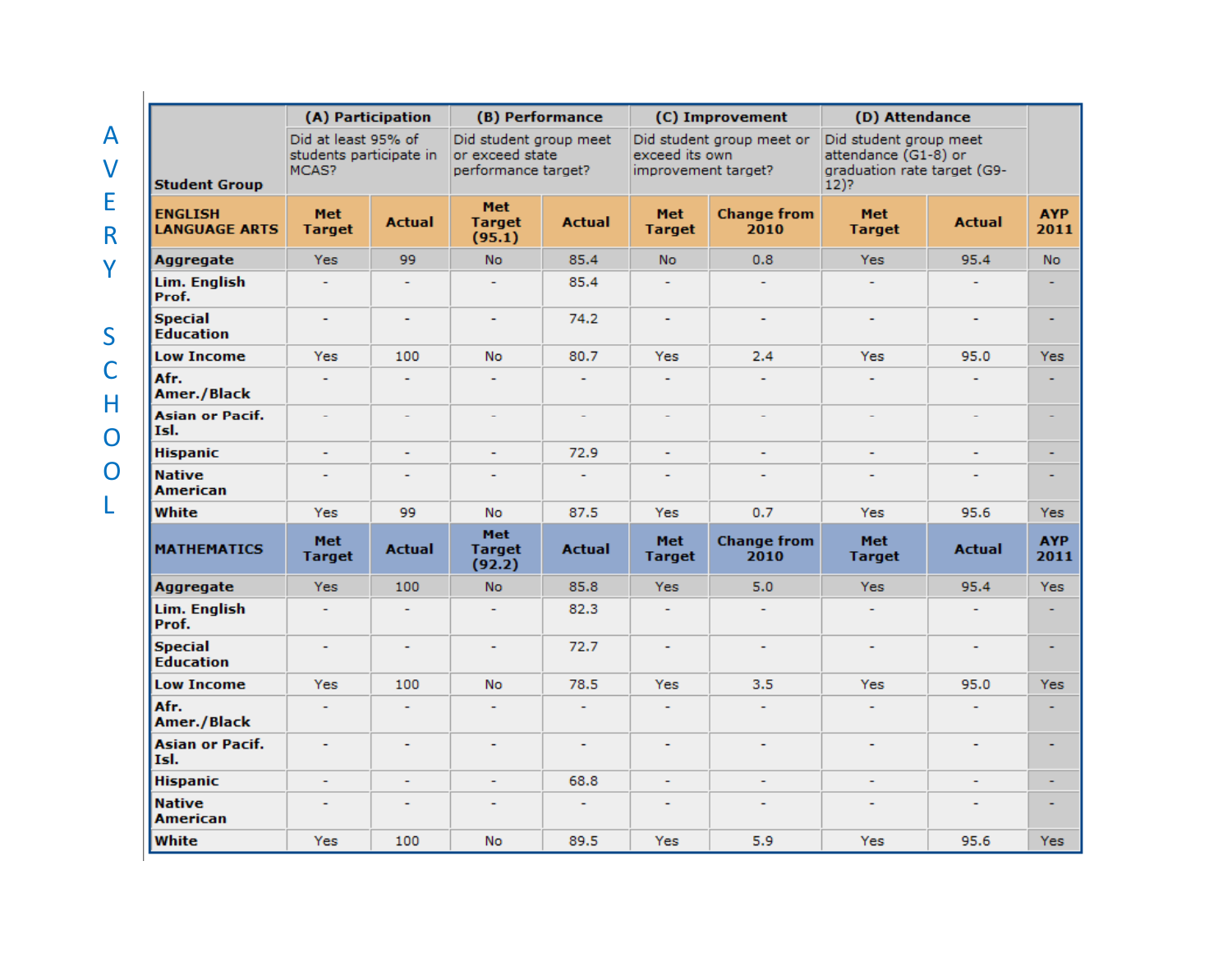## GREENLODGE SCHOOL

 $\mathbb{L}$ 

## Greenlodge - 2011 Accountability Data

| District:                                          | Dedham (00730000)       |
|----------------------------------------------------|-------------------------|
| School:                                            | Greenlodge (00730025)   |
| <b>Accountability &amp; Assistance Level:</b>      | Level 1                 |
| <b>School Title I Status:</b>                      | Non-Title I School (NT) |
| <b>NCLB School Choice Required:</b>                | No                      |
| <b>Supplemental Educational Services Required:</b> | No                      |

#### 2011 Adequate Yearly Progress (AYP) Data - Summary

|                              | <b>NCLB Accountability Status</b> | Improvement Rating |
|------------------------------|-----------------------------------|--------------------|
| <b>ENGLISH LANGUAGE ARTS</b> | No Status                         | No Change          |
| <b>MATHEMATICS</b>           | No Status                         | On Target          |

|             |                      | <b>NCLB Accountability Status</b> |      |      |      |      |      |      |      |           |  |  |
|-------------|----------------------|-----------------------------------|------|------|------|------|------|------|------|-----------|--|--|
|             |                      | 2004                              | 2005 | 2006 | 2007 | 2008 | 2009 | 2010 | 2011 |           |  |  |
| <b>ELA</b>  | <b>Aggregate</b>     | Yes                               | Yes  | Yes  | Yes  | Yes  | No.  | Yes  | No.  | No Status |  |  |
|             | <b>All Subgroups</b> | Yes                               | Yes  | Yes  | Yes  | Yes  | No.  | Yes  | No.  |           |  |  |
| <b>MATH</b> | Aggregate            | Yes                               | Yes  | Yes  | Yes  | Yes  | Yes  | Yes  | Yes  | No Status |  |  |
|             | <b>All Subgroups</b> | Yes                               | Yes  | Yes  | No   | Yes  | No   | Yes  | No   |           |  |  |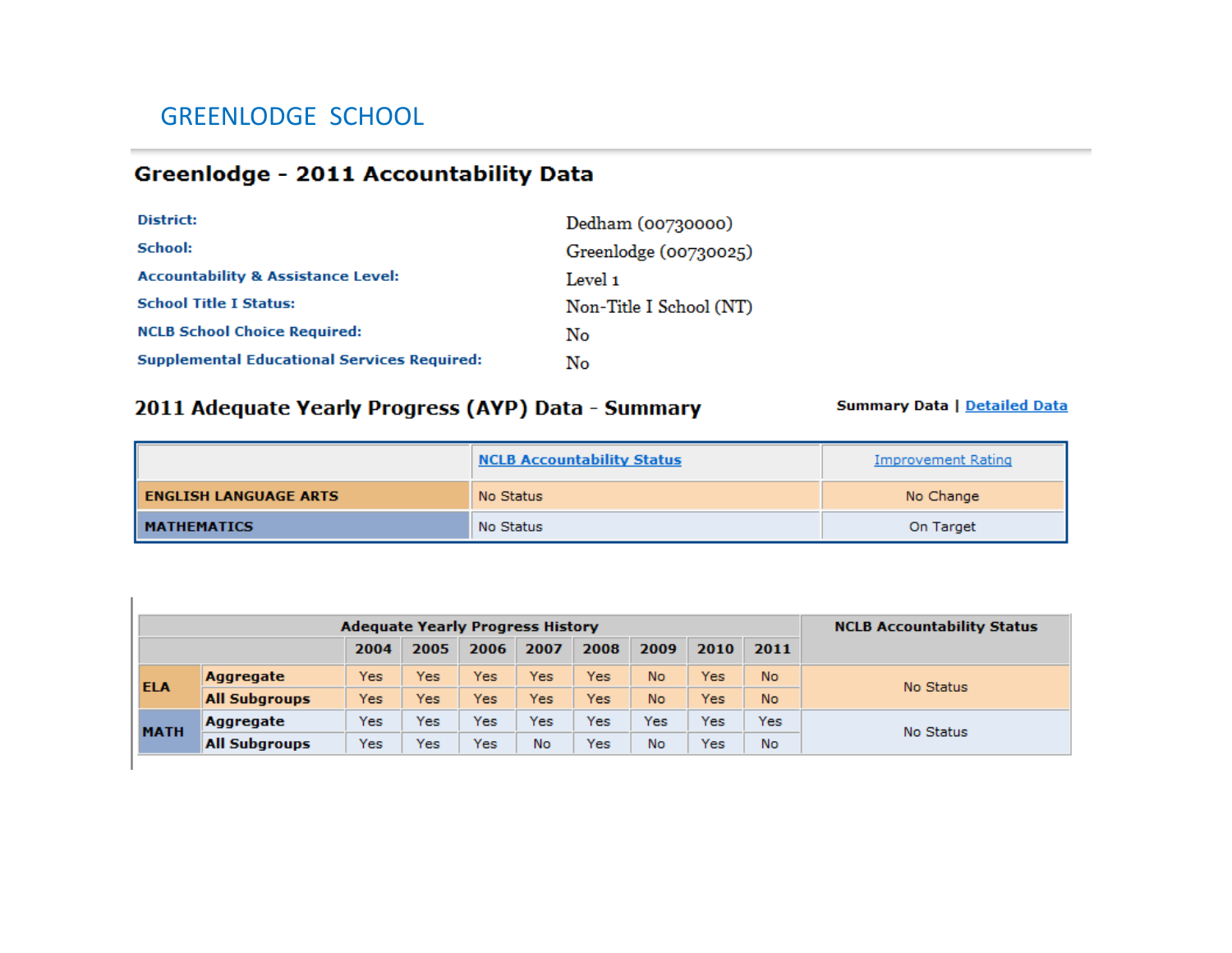|                                        | (A) Participation                                       |                          |                                                                  | (B) Performance |                                       | (C) Improvement            | (D) Attendance                                                                           |                |                    |
|----------------------------------------|---------------------------------------------------------|--------------------------|------------------------------------------------------------------|-----------------|---------------------------------------|----------------------------|------------------------------------------------------------------------------------------|----------------|--------------------|
| <b>Student Group</b>                   | Did at least 95% of<br>students participate in<br>MCAS? |                          | Did student group meet<br>or exceed state<br>performance target? |                 | exceed its own<br>improvement target? | Did student group meet or  | Did student group meet<br>attendance (G1-8) or<br>graduation rate target (G9-<br>$12)$ ? |                |                    |
| <b>ENGLISH</b><br><b>LANGUAGE ARTS</b> | <b>Met</b><br><b>Target</b>                             | <b>Actual</b>            | <b>Met</b><br><b>Target</b><br>(95.1)                            | <b>Actual</b>   | Met<br><b>Target</b>                  | <b>Change from</b><br>2010 | <b>Met</b><br><b>Target</b>                                                              | <b>Actual</b>  | <b>AYP</b><br>2011 |
| <b>Aggregate</b>                       | <b>Yes</b>                                              | 99                       | No.                                                              | 88.7            | <b>No</b>                             | $-1.9$                     | Yes:                                                                                     | 96.4           | No.                |
| Lim. English<br>Prof.                  |                                                         |                          | L                                                                |                 |                                       |                            |                                                                                          |                |                    |
| <b>Special</b><br><b>Education</b>     | Yes                                                     | 100                      | No.                                                              | 72.2            | <b>No</b>                             | $-6.5$                     | Yes                                                                                      | 96.0           | <b>No</b>          |
| <b>Low Income</b>                      | ٠                                                       | ٠                        | ٠                                                                | 78.4            | ٠                                     |                            | ٠                                                                                        | ٠              | ٠                  |
| Afr.<br><b>Amer./Black</b>             |                                                         |                          |                                                                  | ٠               |                                       |                            | $\overline{a}$                                                                           | ÷              |                    |
| <b>Asian or Pacif.</b><br>Isl.         | $\overline{\phantom{a}}$                                | $\overline{a}$           | ٠                                                                | ٠               | ٠                                     | $\overline{a}$             | $\overline{a}$                                                                           | $\overline{a}$ | ٠                  |
| <b>Hispanic</b>                        |                                                         |                          | L,                                                               |                 |                                       |                            |                                                                                          |                | ٠                  |
| <b>Native</b><br><b>American</b>       | $\overline{a}$                                          | ٠                        | ÷,                                                               | $\overline{a}$  | ٠                                     |                            | $\overline{a}$                                                                           | $\overline{a}$ |                    |
| White                                  | Yes                                                     | 100                      | <b>No</b>                                                        | 89.5            | <b>No</b>                             | $-1.6$                     | <b>Yes</b>                                                                               | 96.5           | <b>No</b>          |
| <b>MATHEMATICS</b>                     | <b>Met</b><br><b>Target</b>                             | <b>Actual</b>            | <b>Met</b><br><b>Target</b><br>(92.2)                            | <b>Actual</b>   | <b>Met</b><br><b>Target</b>           | <b>Change from</b><br>2010 | <b>Met</b><br><b>Target</b>                                                              | <b>Actual</b>  | <b>AYP</b><br>2011 |
| <b>Aggregate</b>                       | <b>Yes</b>                                              | 100                      | No.                                                              | 90.0            | Yes:                                  | 0.0                        | Yes:                                                                                     | 96.4           | Yes:               |
| Lim. English<br>Prof.                  | ٠                                                       | ÷                        | ٠                                                                | ٠               | ٠                                     |                            | $\overline{a}$                                                                           | $\overline{a}$ |                    |
| <b>Special</b><br><b>Education</b>     | Yes                                                     | 100                      | No                                                               | 76.7            | <b>No</b>                             | 1.2                        | Yes                                                                                      | 96.0           | <b>No</b>          |
| <b>Low Income</b>                      | ۰                                                       | ۰                        | ٠                                                                | 80.7            | ۰                                     | ۰                          | ٠                                                                                        | ۰              | ۰                  |
| Afr.<br><b>Amer./Black</b>             | ÷                                                       | $\overline{a}$           | ÷                                                                | ٠               | $\overline{a}$                        |                            | $\overline{a}$                                                                           | $\overline{a}$ |                    |
| <b>Asian or Pacif.</b><br>Isl.         | ٠                                                       | $\overline{\phantom{0}}$ | $\overline{a}$                                                   | ۰               |                                       | $\overline{a}$             | $\overline{a}$                                                                           | $\overline{a}$ |                    |
| Hispanic                               | ٠                                                       | ٠                        | ٠                                                                | ٠               | ٠                                     | ٠                          | ٠                                                                                        | ٠              | ٠                  |
| <b>Native</b><br><b>American</b>       | $\overline{a}$                                          | $\overline{a}$           | ٠                                                                | ٠               | $\overline{a}$                        | $\overline{a}$             | $\overline{a}$                                                                           | $\overline{a}$ |                    |
| White                                  | Yes                                                     | 100                      | No.                                                              | 91.0            | Yes:                                  | 0.7                        | Yes                                                                                      | 96.5           | <b>Yes</b>         |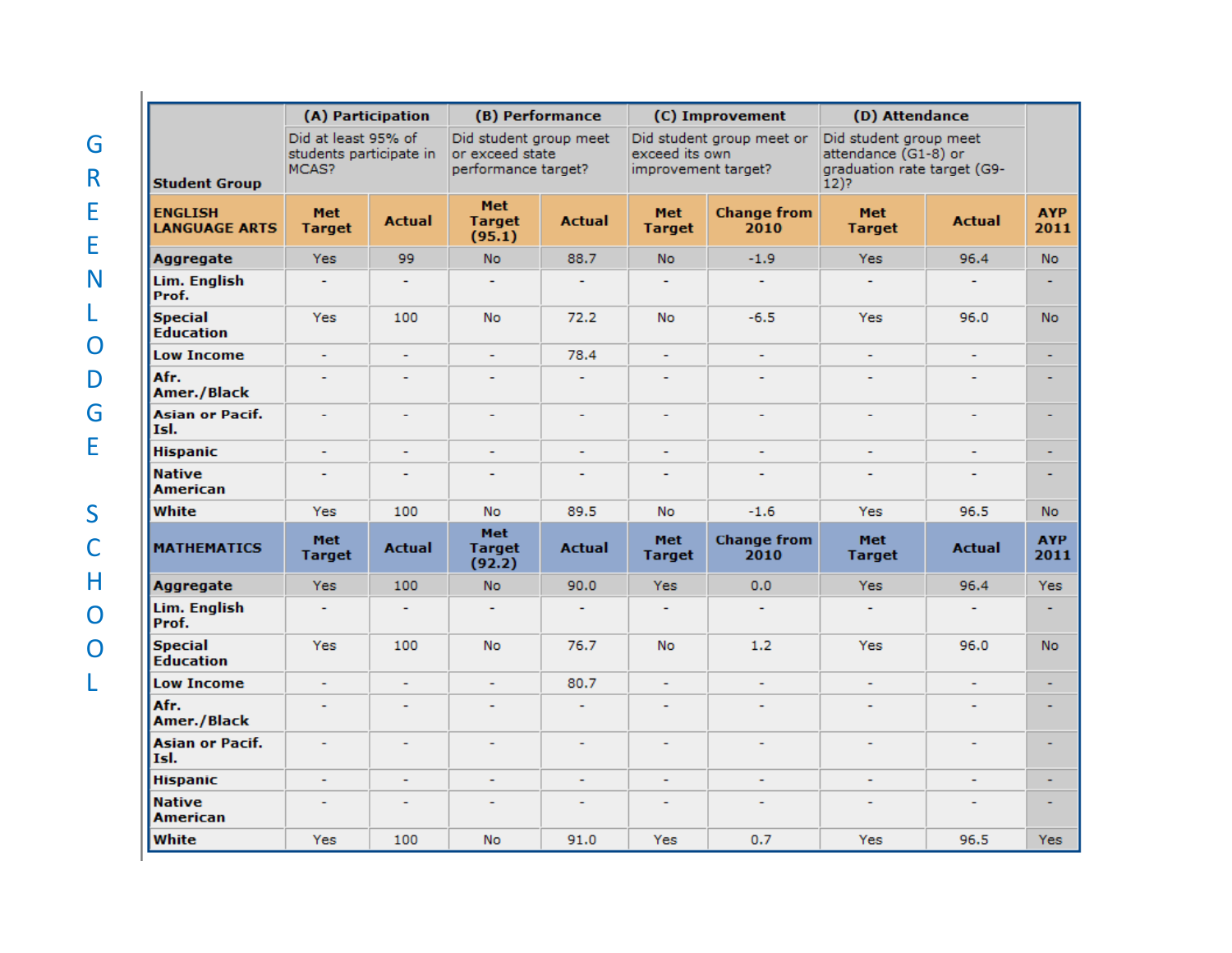## OAKDALE SCHOOL

 $\mathbb{I}$ 

#### **Oakdale - 2011 Accountability Data**

| District:                                          | Dedham (00730000)       |
|----------------------------------------------------|-------------------------|
| School:                                            | Oakdale (00730030)      |
| <b>Accountability &amp; Assistance Level:</b>      | Level 1                 |
| <b>School Title I Status:</b>                      | Non-Title I School (NT) |
| <b>NCLB School Choice Required:</b>                | No.                     |
| <b>Supplemental Educational Services Required:</b> | No                      |

#### 2011 Adequate Yearly Progress (AYP) Data - Summary

|                              | <b>NCLB Accountability Status</b> | Improvement Rating |
|------------------------------|-----------------------------------|--------------------|
| <b>ENGLISH LANGUAGE ARTS</b> | No Status                         | On Target          |
| <b>MATHEMATICS</b>           | No Status                         | On Target          |

|             |                      | <b>NCLB Accountability Status</b> |      |      |      |           |            |           |      |           |
|-------------|----------------------|-----------------------------------|------|------|------|-----------|------------|-----------|------|-----------|
|             |                      | 2004                              | 2005 | 2006 | 2007 | 2008      | 2009       | 2010      | 2011 |           |
| <b>ELA</b>  | Aggregate            | Yes                               | Yes  | Yes  | Yes  | <b>No</b> | Yes.       | <b>No</b> | Yes: | No Status |
|             | <b>All Subgroups</b> | Yes                               | Yes  | Yes  | Yes  | Yes       | <b>Yes</b> | <b>No</b> | Yes  |           |
|             | Aggregate            | Yes                               | Yes  | Yes  | Yes  | Yes       | Yes.       | Yes       | Yes  | No Status |
| <b>MATH</b> | <b>All Subgroups</b> | Yes                               | Yes  | Yes  | Yes  | Yes       | Yes        | Yes       | Yes  |           |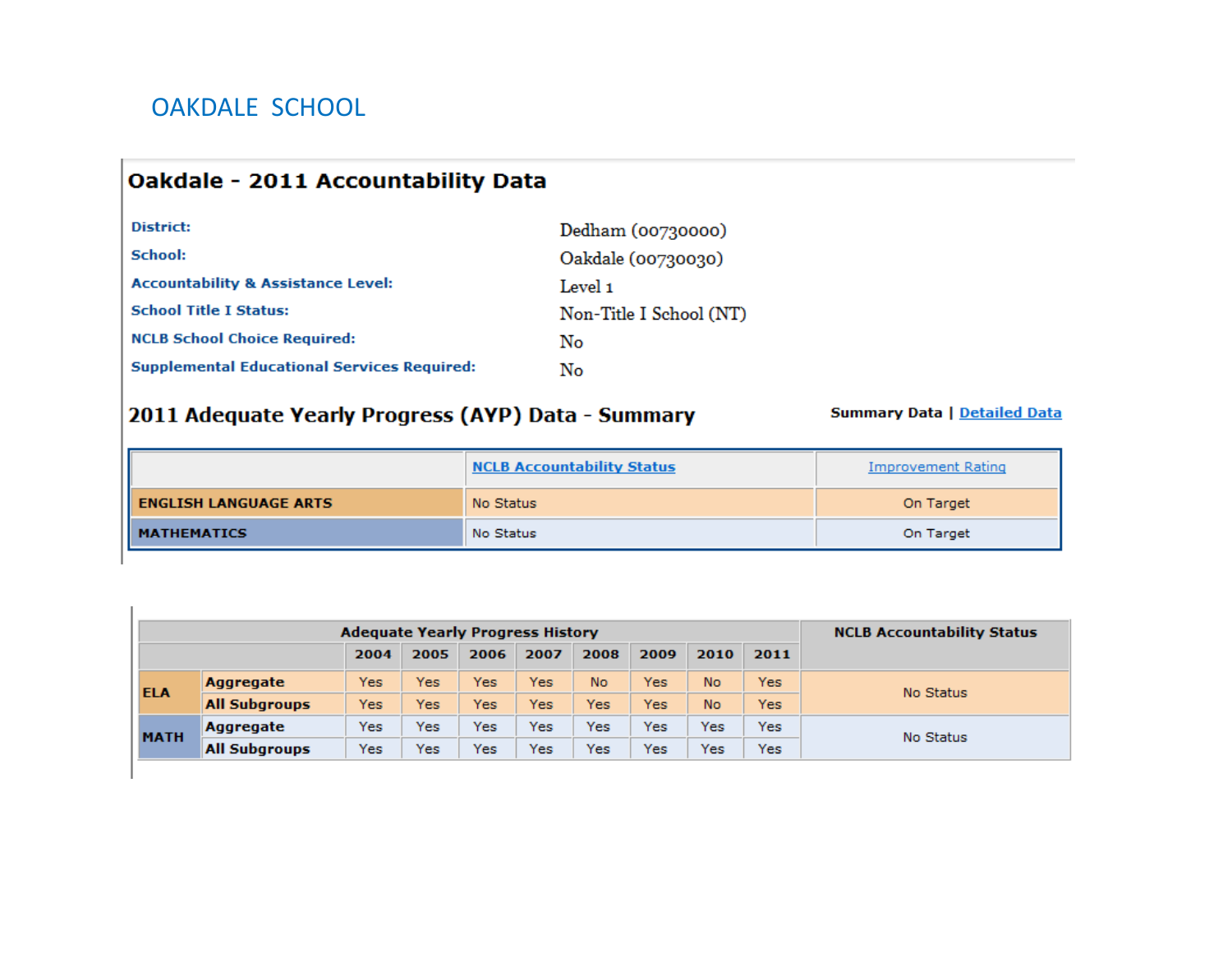|                                        | (A) Participation                                       |                | (B) Performance                                                  |                |                                       | (C) Improvement            | (D) Attendance                                                                           |                |                    |
|----------------------------------------|---------------------------------------------------------|----------------|------------------------------------------------------------------|----------------|---------------------------------------|----------------------------|------------------------------------------------------------------------------------------|----------------|--------------------|
| <b>Student Group</b>                   | Did at least 95% of<br>students participate in<br>MCAS? |                | Did student group meet<br>or exceed state<br>performance target? |                | exceed its own<br>improvement target? | Did student group meet or  | Did student group meet<br>attendance (G1-8) or<br>araduation rate target (G9-<br>$12)$ ? |                |                    |
| <b>ENGLISH</b><br><b>LANGUAGE ARTS</b> | <b>Met</b><br><b>Target</b>                             | <b>Actual</b>  | <b>Met</b><br><b>Target</b><br>(95.1)                            | <b>Actual</b>  | <b>Met</b><br><b>Target</b>           | <b>Change from</b><br>2010 | <b>Met</b><br><b>Target</b>                                                              | <b>Actual</b>  | <b>AYP</b><br>2011 |
| <b>Aggregate</b>                       | <b>Yes</b>                                              | 98             | No.                                                              | 91.4           | <b>Yes</b>                            | 2.1                        | <b>Yes</b>                                                                               | 96.9           | Yes:               |
| <b>Lim. English</b><br>Prof.           | $\overline{a}$                                          | ٠              | $\overline{a}$                                                   |                |                                       |                            |                                                                                          |                | ٠                  |
| <b>Special</b><br><b>Education</b>     | $\overline{\phantom{a}}$                                | ٠              | $\blacksquare$                                                   | 74.3           | ٠                                     | ٠                          | ۰                                                                                        | ۰              | ٠                  |
| <b>Low Income</b>                      | Yes                                                     | 100            | <b>No</b>                                                        | 82.5           | Yes                                   | 3.2                        | Yes                                                                                      | 97.1           | <b>Yes</b>         |
| Afr.<br><b>Amer./Black</b>             | $\overline{a}$                                          | ÷              | $\overline{a}$                                                   | ÷              | $\overline{a}$                        | ÷                          | ÷                                                                                        | ÷              | ٠                  |
| <b>Asian or Pacif.</b><br>Isl.         | $\mathbf{r}$                                            | ٠              | $\overline{\phantom{a}}$                                         | u,             | ÷                                     | $\overline{a}$             | $\overline{a}$                                                                           | $\overline{a}$ | ٠                  |
| <b>Hispanic</b>                        | ٠                                                       | ٠              | ٠                                                                | ٠              | ٠                                     | ÷,                         | $\overline{a}$                                                                           |                | ٠                  |
| <b>Native</b><br><b>American</b>       | ÷                                                       | ÷              |                                                                  | ÷.             | ٠                                     |                            |                                                                                          |                |                    |
| White                                  | <b>Yes</b>                                              | 99             | No                                                               | 92.9           | <b>Yes</b>                            | 2.9                        | Yes                                                                                      | 96.9           | <b>Yes</b>         |
| <b>MATHEMATICS</b>                     | <b>Met</b><br><b>Target</b>                             | <b>Actual</b>  | <b>Met</b><br><b>Target</b><br>(92.2)                            | <b>Actual</b>  | <b>Met</b><br><b>Target</b>           | <b>Change from</b><br>2010 | <b>Met</b><br><b>Target</b>                                                              | <b>Actual</b>  | <b>AYP</b><br>2011 |
| <b>Aggregate</b>                       | <b>Yes</b>                                              | 100            | <b>No</b>                                                        | 90.0           | <b>Yes</b>                            | 1.5                        | <b>Yes</b>                                                                               | 96.9           | Yes:               |
| Lim. English<br>Prof.                  | ÷.                                                      | $\overline{a}$ | $\overline{a}$                                                   | $\sim$         | ٠                                     |                            | $\overline{a}$                                                                           | ÷              | ٠                  |
| <b>Special</b><br><b>Education</b>     | ÷.                                                      | ٠              | $\sim$                                                           | 69.7           | ٠                                     | ÷                          | ٠                                                                                        | ٠              | ٠                  |
| <b>Low Income</b>                      | ÷                                                       | ٠              | $\overline{\phantom{a}}$                                         | 79.5           | $\overline{a}$                        | ÷                          | $\overline{a}$                                                                           | $\overline{a}$ | ٠                  |
| Afr.<br><b>Amer./Black</b>             | ٠                                                       | ٠              |                                                                  | $\overline{a}$ |                                       |                            |                                                                                          |                |                    |
| <b>Asian or Pacif.</b><br>Isl.         | ÷                                                       | $\overline{a}$ |                                                                  | ÷              | ÷                                     |                            |                                                                                          |                | ۰                  |
| <b>Hispanic</b>                        | L,                                                      | L,             |                                                                  |                |                                       |                            | $\overline{a}$                                                                           |                | ٠                  |
| <b>Native</b><br><b>American</b>       | $\blacksquare$                                          | ٠              | ٠                                                                | $\blacksquare$ | ٠                                     | ÷,                         | ۰                                                                                        | ٠              | ٠                  |
| White                                  | Yes                                                     | 99             | No                                                               | 91.8           | Yes                                   | 2.2                        | Yes                                                                                      | 96.9           | Yes                |

O

A

K

D

A

L

E

S

C

H

O

O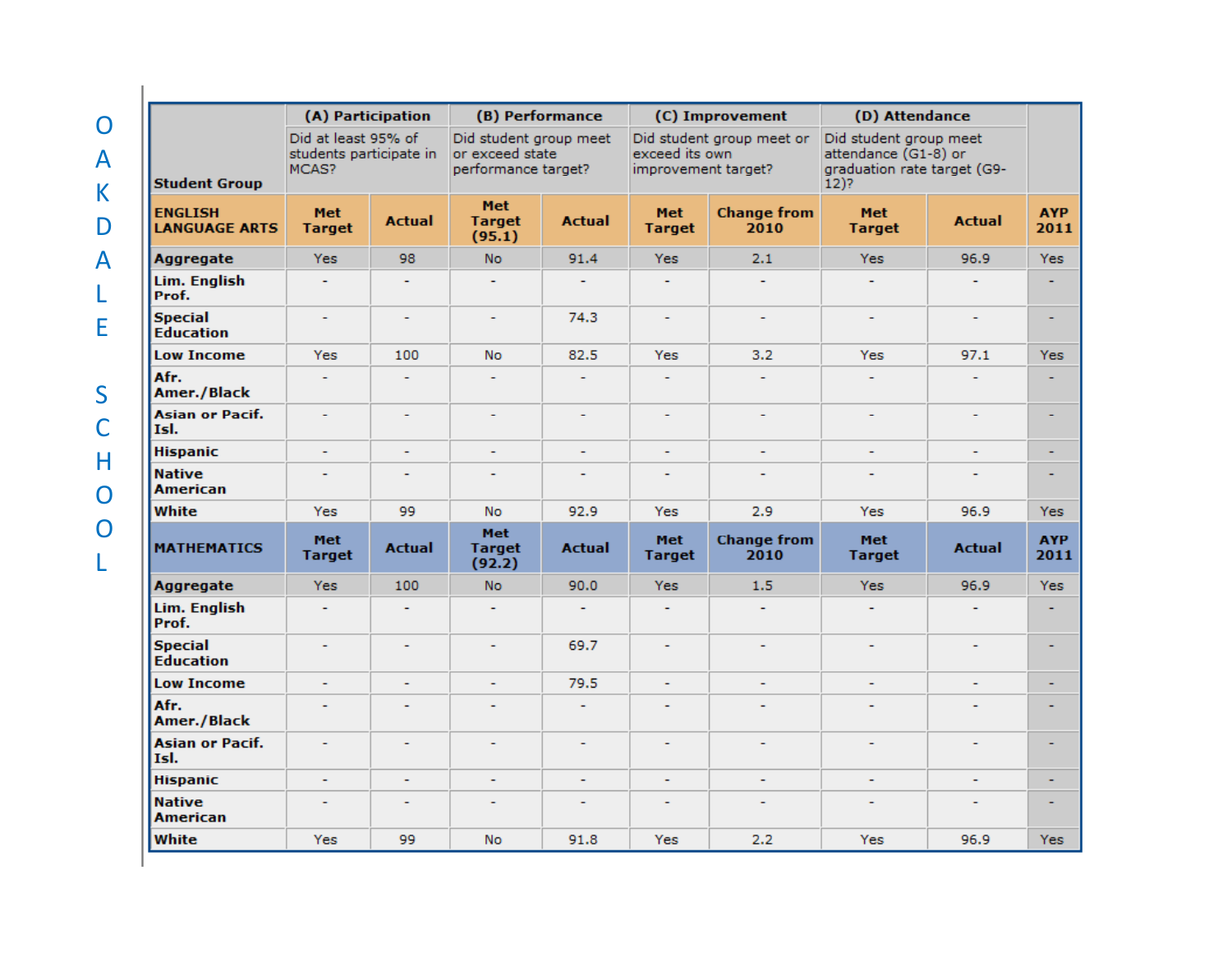#### RIVERDALE SCHOOL

#### Riverdale - 2011 Accountability Data

| District:                                          | Dedham (00730000)       |
|----------------------------------------------------|-------------------------|
| School:                                            | Riverdale (00730045)    |
| <b>Accountability &amp; Assistance Level:</b>      | Level 1                 |
| <b>School Title I Status:</b>                      | Non-Title I School (NT) |
| <b>NCLB School Choice Required:</b>                | No                      |
| <b>Supplemental Educational Services Required:</b> | No                      |

#### 2011 Adequate Yearly Progress (AYP) Data - Summary

|                              | <b>NCLB Accountability Status</b> | Improvement Rating |
|------------------------------|-----------------------------------|--------------------|
| <b>ENGLISH LANGUAGE ARTS</b> | Improvement Year 1                | No Change          |
| <b>MATHEMATICS</b>           | No Status                         | On Target          |

|             | <b>Adequate Yearly Progress History</b> | <b>NCLB Accountability Status</b> |                          |                          |      |      |      |      |           |                    |  |  |
|-------------|-----------------------------------------|-----------------------------------|--------------------------|--------------------------|------|------|------|------|-----------|--------------------|--|--|
|             |                                         | 2004                              | 2005                     | 2006                     | 2007 | 2008 | 2009 | 2010 | 2011      |                    |  |  |
| <b>ELA</b>  | Aggregate                               | Yes                               | Yes                      | Yes                      | Yes  | Yes  | Yes  | No   | No.       |                    |  |  |
|             | <b>All Subgroups</b>                    | Yes                               | Yes                      | Yes                      | Yes  | Yes  | Yes  | No   | <b>No</b> | Improvement Year 1 |  |  |
| <b>MATH</b> | Aggregate                               | Yes                               | Yes                      | Yes                      | Yes  | Yes  | Yes  | Yes  | Yes       | No Status          |  |  |
|             | <b>All Subgroups</b>                    | $\overline{\phantom{a}}$          | $\overline{\phantom{a}}$ | $\overline{\phantom{0}}$ | Yes  | Yes  | Yes  | No   | Yes       |                    |  |  |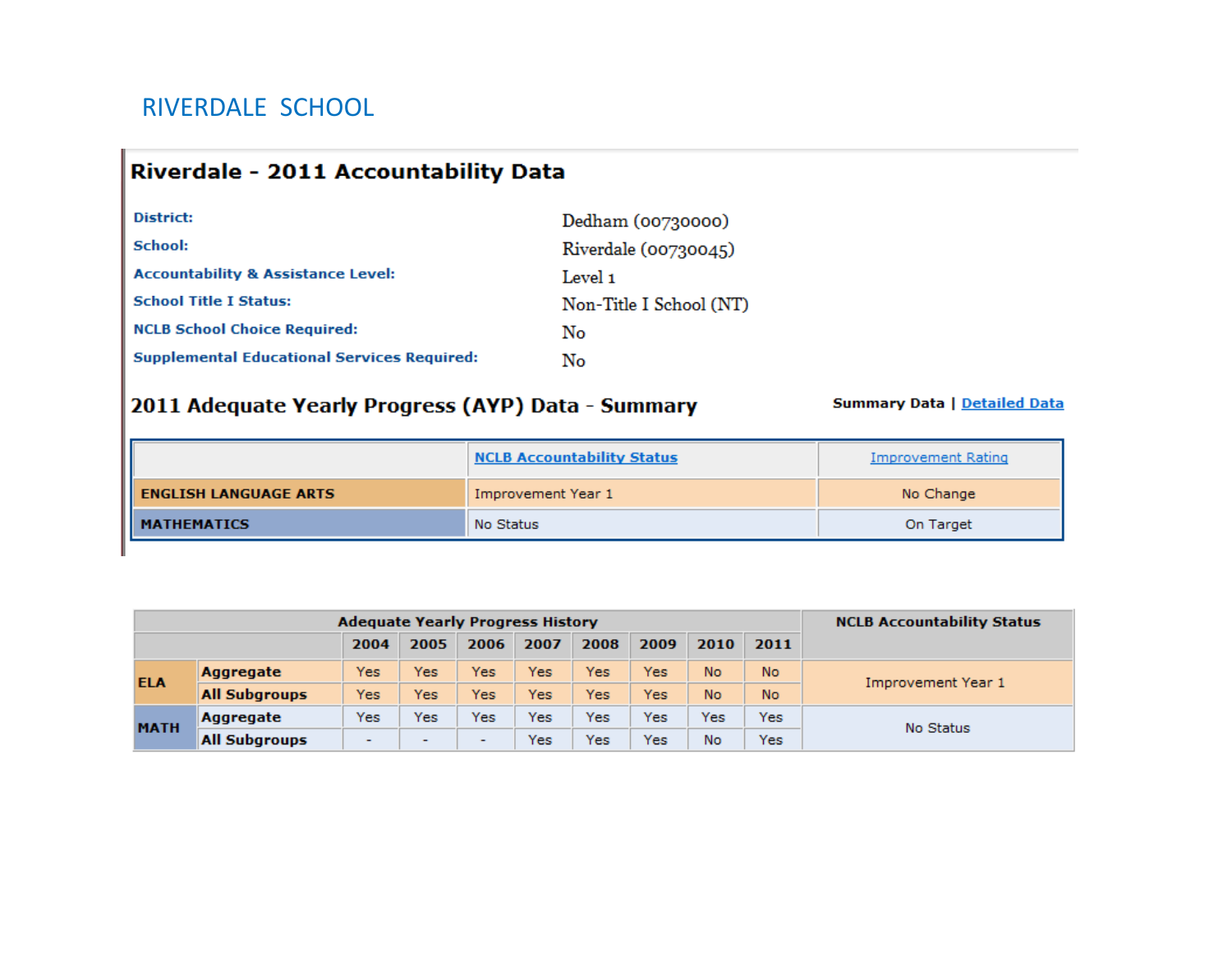|                                        | (A) Participation                                       |                          | (B) Performance                                                  |                |                                       | (C) Improvement            | (D) Attendance                                                                           |                |                    |
|----------------------------------------|---------------------------------------------------------|--------------------------|------------------------------------------------------------------|----------------|---------------------------------------|----------------------------|------------------------------------------------------------------------------------------|----------------|--------------------|
| <b>Student Group</b>                   | Did at least 95% of<br>students participate in<br>MCAS? |                          | Did student group meet<br>or exceed state<br>performance target? |                | exceed its own<br>improvement target? | Did student group meet or  | Did student group meet<br>attendance (G1-8) or<br>graduation rate target (G9-<br>$12)$ ? |                |                    |
| <b>ENGLISH</b><br><b>LANGUAGE ARTS</b> | <b>Met</b><br><b>Target</b>                             | <b>Actual</b>            | <b>Met</b><br><b>Target</b><br>(95.1)                            | <b>Actual</b>  | <b>Met</b><br><b>Target</b>           | <b>Change from</b><br>2010 | <b>Met</b><br><b>Target</b>                                                              | <b>Actual</b>  | <b>AYP</b><br>2011 |
| <b>Aggregate</b>                       | <b>Yes</b>                                              | 100                      | <b>No</b>                                                        | 83.9           | <b>No</b>                             | $-1.3$                     | Yes:                                                                                     | 96.4           | <b>No</b>          |
| <b>Lim. English</b><br>Prof.           | ц                                                       | $\overline{a}$           | $\overline{a}$                                                   | ٠              | $\overline{a}$                        | ٠                          |                                                                                          |                |                    |
| <b>Special</b><br><b>Education</b>     | Yes                                                     | 100                      | <b>No</b>                                                        | 66.3           | <b>No</b>                             | 3.1                        | Yes                                                                                      | 96.0           | <b>No</b>          |
| <b>Low Income</b>                      | ۰                                                       | $\blacksquare$           | ٠                                                                | 79.5           | $\blacksquare$                        | ٠                          |                                                                                          |                | ٠                  |
| Afr.<br><b>Amer./Black</b>             |                                                         |                          |                                                                  | ÷              |                                       |                            |                                                                                          |                |                    |
| <b>Asian or Pacif.</b><br>Isl.         | ٠                                                       | $\blacksquare$           | ٠                                                                | ÷,             | ٠                                     | ۰                          | ٠                                                                                        | ۰              |                    |
| <b>Hispanic</b>                        | L                                                       |                          |                                                                  | ٠              |                                       | ۰                          |                                                                                          |                |                    |
| <b>Native</b><br><b>American</b>       | $\overline{a}$                                          | $\overline{a}$           | $\overline{a}$                                                   | ٠              | $\tilde{\phantom{a}}$                 | ÷,                         |                                                                                          | $\overline{a}$ |                    |
| White                                  | <b>Yes</b>                                              | 100                      | <b>No</b>                                                        | 85.3           | <b>No</b>                             | $-0.9$                     | <b>Yes</b>                                                                               | 96.3           | <b>No</b>          |
| <b>MATHEMATICS</b>                     | <b>Met</b><br><b>Target</b>                             | <b>Actual</b>            | <b>Met</b><br><b>Target</b><br>(92.2)                            | <b>Actual</b>  | <b>Met</b><br><b>Target</b>           | <b>Change from</b><br>2010 | <b>Met</b><br><b>Target</b>                                                              | <b>Actual</b>  | <b>AYP</b><br>2011 |
| <b>Aggregate</b>                       | <b>Yes</b>                                              | 100                      | <b>No</b>                                                        | 88.8           | <b>Yes</b>                            | 4.0                        | Yes:                                                                                     | 96.4           | Yes:               |
| <b>Lim. English</b><br>Prof.           | ٠                                                       |                          | ٠                                                                | ٠              |                                       | ٠                          |                                                                                          |                |                    |
| <b>Special</b><br><b>Education</b>     | Yes                                                     | 100                      | <b>No</b>                                                        | 73.1           | <b>Yes</b>                            | 6.7                        | Yes                                                                                      | 96.0           | <b>Yes</b>         |
| <b>Low Income</b>                      | ۰                                                       | ۰                        | $\blacksquare$                                                   | 84.0           | ۰                                     | ۰                          | ٠                                                                                        | ٠              |                    |
| Afr.<br><b>Amer./Black</b>             | ٠                                                       | $\overline{a}$           | $\overline{\phantom{0}}$                                         | $\overline{a}$ | $\overline{\phantom{a}}$              | $\overline{a}$             |                                                                                          | $\overline{a}$ |                    |
| <b>Asian or Pacif.</b><br>Isl.         | ٠                                                       | ٠                        | ٠                                                                | ٠              | ٠                                     | ۰                          |                                                                                          | ٠              |                    |
| <b>Hispanic</b>                        | ÷,                                                      | L,                       | ÷,                                                               | L,             | ÷,                                    | ۰                          |                                                                                          | ۰              |                    |
| <b>Native</b><br><b>American</b>       | $\overline{a}$                                          | $\overline{\phantom{a}}$ | $\overline{\phantom{a}}$                                         | ÷              | ÷                                     | $\overline{a}$             |                                                                                          |                |                    |
| White                                  | <b>Yes</b>                                              | 100                      | <b>No</b>                                                        | 89.8           | Yes                                   | 5.2                        | <b>Yes</b>                                                                               | 96.3           | <b>Yes</b>         |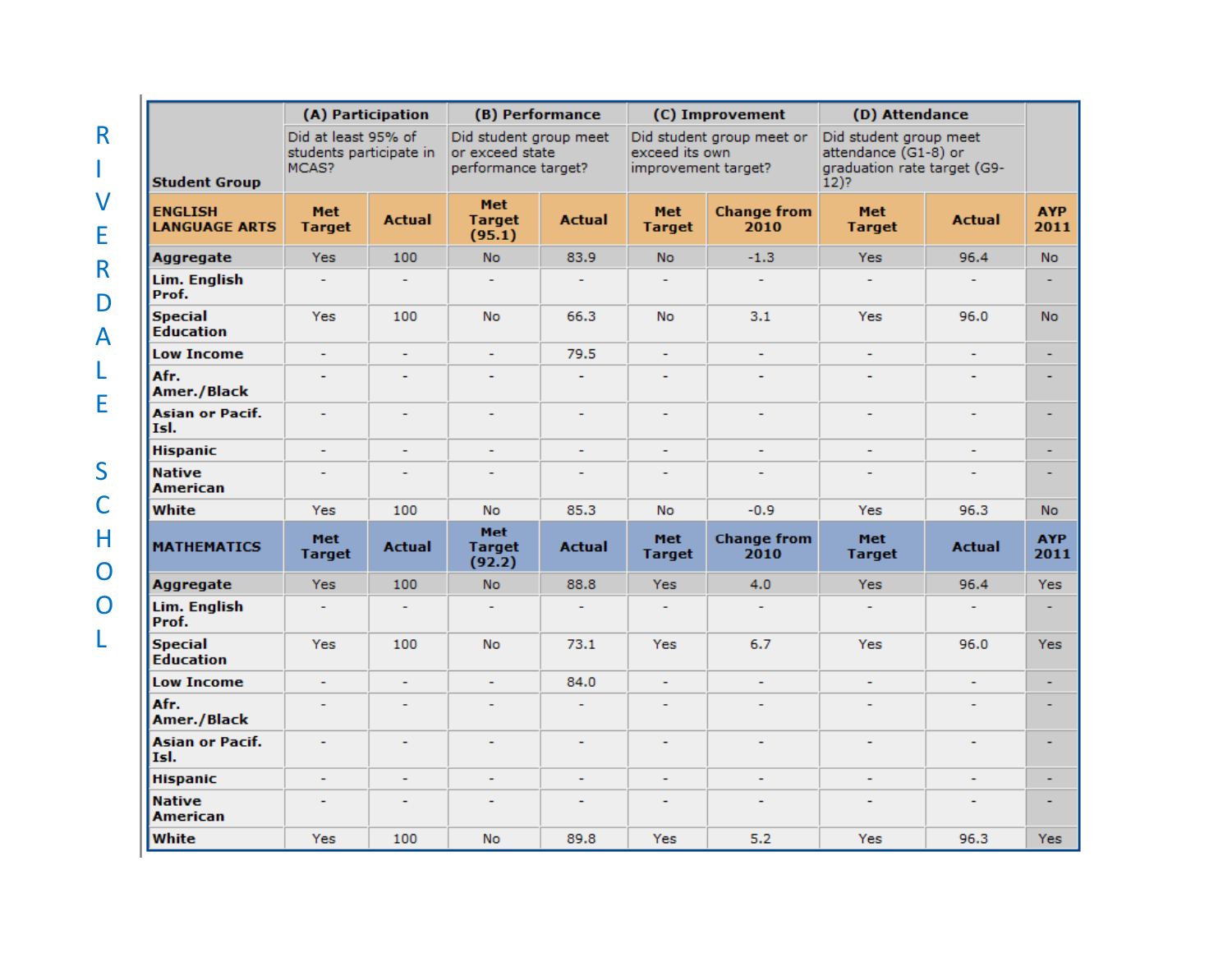#### DEDHAM MIDDLE SCHOOL

#### Dedham Middle School - 2011 Accountability Data

| District:                                          | Dedham (00730000)               |
|----------------------------------------------------|---------------------------------|
| School:                                            | Dedham Middle School (00730305) |
| <b>Accountability &amp; Assistance Level:</b>      | Level 2                         |
| <b>School Title I Status:</b>                      | Non-Title I School (NT)         |
| <b>NCLB School Choice Required:</b>                | No                              |
| <b>Supplemental Educational Services Required:</b> | Nο                              |

#### 2011 Adequate Yearly Progress (AYP) Data - Summary

|                              | <b>NCLB Accountability Status</b> | Improvement Rating |
|------------------------------|-----------------------------------|--------------------|
| <b>ENGLISH LANGUAGE ARTS</b> | Restructuring Year 1 - Subgroups  | On Target          |
| <b>MATHEMATICS</b>           | Improvement Year 2                | No Change          |

|             | <b>Adequate Yearly Progress History</b> | <b>NCLB Accountability Status</b> |      |      |      |      |      |      |      |                                  |  |
|-------------|-----------------------------------------|-----------------------------------|------|------|------|------|------|------|------|----------------------------------|--|
|             |                                         | 2004                              | 2005 | 2006 | 2007 | 2008 | 2009 | 2010 | 2011 |                                  |  |
| <b>ELA</b>  | Aggregate                               | Yes                               | Yes  | Yes  | Yes  | Yes  | Yes  | Yes  | Yesi | Restructuring Year 1 - Subgroups |  |
|             | <b>All Subgroups</b>                    | Yes                               | Yes  | No   | No.  | Yes  | No   | No   | No.  |                                  |  |
| <b>MATH</b> | Aggregate                               | Yes                               | Yes  | Yes  | Yes  | Yes  | No   | No   | No   | Improvement Year 2               |  |
|             | <b>All Subgroups</b>                    | Yes                               | No   | Yes  | No   | Yes  | No   | No   | No   |                                  |  |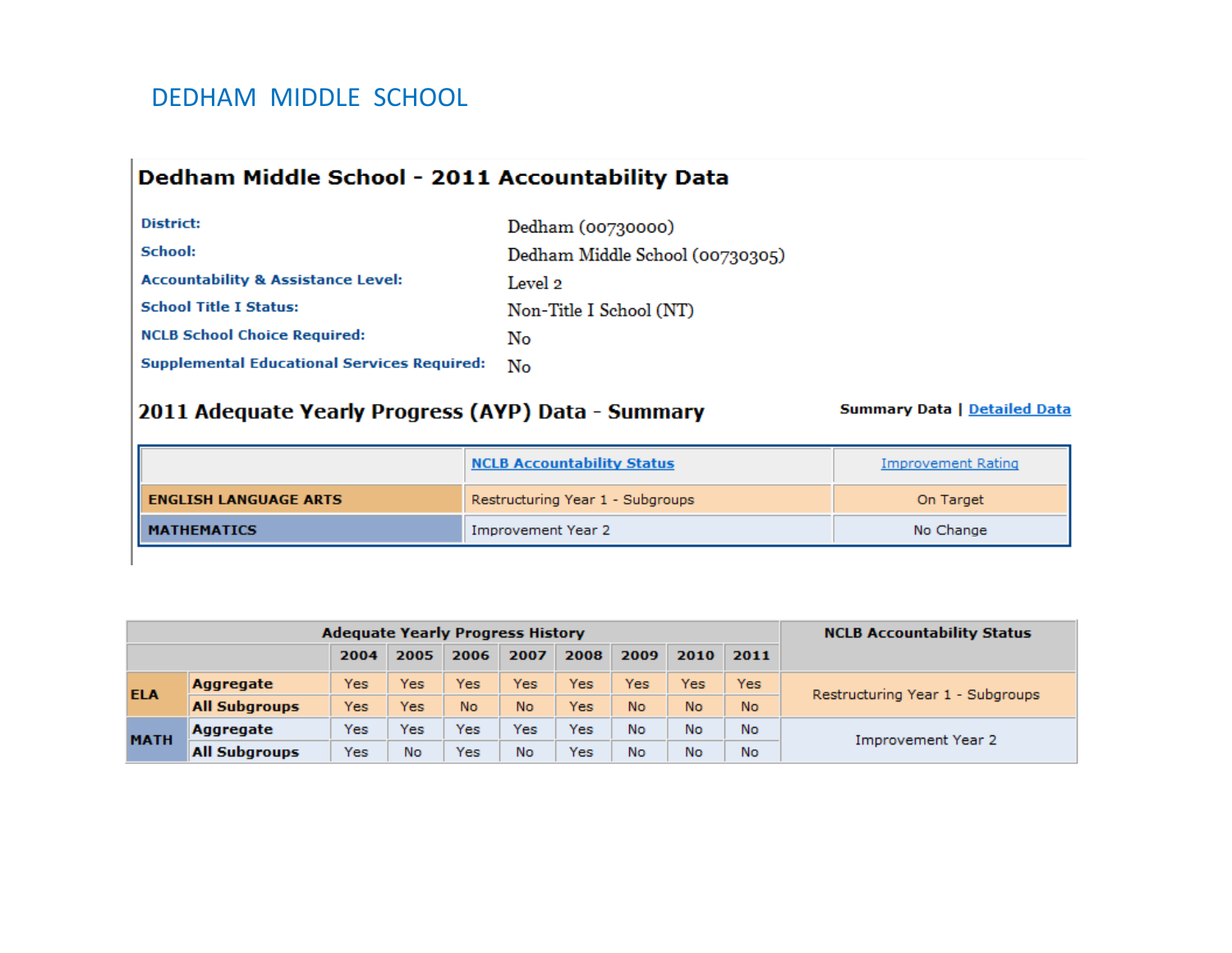|                                        | (A) Participation                                       |                |                                                                  | (B) Performance             |                                       | (C) Improvement             | (D) Attendance                                                                           |                          |                    |
|----------------------------------------|---------------------------------------------------------|----------------|------------------------------------------------------------------|-----------------------------|---------------------------------------|-----------------------------|------------------------------------------------------------------------------------------|--------------------------|--------------------|
| <b>Student Group</b>                   | Did at least 95% of<br>students participate in<br>MCAS? |                | Did student group meet<br>or exceed state<br>performance target? |                             | exceed its own<br>improvement target? | Did student group meet or   | Did student group meet<br>attendance (G1-8) or<br>graduation rate target (G9-<br>$12)$ ? |                          |                    |
| <b>ENGLISH</b><br><b>LANGUAGE ARTS</b> | <b>Met</b><br><b>Target</b>                             | <b>Actual</b>  | <b>Met</b><br><b>Target</b><br>(95.1)                            | <b>Actual</b>               | Met<br><b>Target</b>                  | <b>Change from</b><br>2010  | <b>Met</b><br><b>Target</b>                                                              | <b>Actual</b>            | <b>AYP</b><br>2011 |
| <b>Aggregate</b>                       | <b>Yes</b>                                              | 100            | No.                                                              | 92.8                        | Yes:                                  | 0.2                         | Yes:                                                                                     | 96.0                     | Yes                |
| <b>Lim. English</b><br>Prof.           |                                                         |                | ٠                                                                | 83.8                        |                                       |                             |                                                                                          |                          |                    |
| <b>Special</b><br><b>Education</b>     | Yes                                                     | 99             | <b>No</b>                                                        | 75.2                        | <b>No</b>                             | 0.0                         | Yes                                                                                      | 94.9                     | No.                |
| <b>Low Income</b>                      | <b>Yes</b>                                              | 99             | <b>No</b>                                                        | 84.9                        | No                                    | $-1.4$                      | <b>Yes</b>                                                                               | 95.4                     | <b>No</b>          |
| Afr.<br><b>Amer./Black</b>             |                                                         |                | ٠                                                                | 78.9                        |                                       |                             | $\overline{\phantom{0}}$                                                                 | $\overline{\phantom{a}}$ |                    |
| <b>Asian or Pacif.</b><br>Isl.         | $\mathcal{L}_{\mathcal{A}}$                             | ٠              | $\overline{\phantom{a}}$                                         | $\mathcal{L}^{\mathcal{A}}$ | $\sim$                                | $\mathcal{L}_{\mathcal{A}}$ | $\overline{\phantom{a}}$                                                                 | $\overline{\phantom{a}}$ | ٠                  |
| Hispanic                               | Yes                                                     | 100            | No.                                                              | 89.6                        | Yes                                   | 1.5                         | <b>Yes</b>                                                                               | 95.6                     | Yes                |
| <b>Native</b><br><b>American</b>       |                                                         | ٠              | ٠                                                                |                             |                                       |                             |                                                                                          |                          | ۰                  |
| White                                  | <b>Yes</b>                                              | 100            | No.                                                              | 94.4                        | Yes                                   | 0.7                         | Yes                                                                                      | 95.9                     | Yes                |
| <b>MATHEMATICS</b>                     | <b>Met</b><br><b>Target</b>                             | <b>Actual</b>  | <b>Met</b><br><b>Target</b><br>(92.2)                            | <b>Actual</b>               | <b>Met</b><br><b>Target</b>           | <b>Change from</b><br>2010  | <b>Met</b><br><b>Target</b>                                                              | <b>Actual</b>            | <b>AYP</b><br>2011 |
| <b>Aggregate</b>                       | Yes:                                                    | 100            | No.                                                              | 81.0                        | <b>No</b>                             | 0.9 <sub>1</sub>            | Yes:                                                                                     | 96.0                     | <b>No</b>          |
| Lim. English<br>Prof.                  | ۰                                                       | $\overline{a}$ | ÷                                                                | 64.9                        |                                       |                             |                                                                                          |                          |                    |
| <b>Special</b><br><b>Education</b>     | Yes                                                     | 100            | <b>No</b>                                                        | 53.8                        | No                                    | $-0.6$                      | Yes                                                                                      | 94.9                     | <b>No</b>          |
| <b>Low Income</b>                      | <b>Yes</b>                                              | 100            | <b>No</b>                                                        | 69.2                        | No                                    | $-1.7$                      | <b>Yes</b>                                                                               | 95.4                     | <b>No</b>          |
| Afr.<br><b>Amer./Black</b>             | $\overline{a}$                                          | ٠              | ÷.                                                               | 61.5                        | $\sim$                                | $\sim$                      | ÷.                                                                                       | ÷.                       |                    |
| <b>Asian or Pacif.</b><br>Isl.         | ٠                                                       | ٠              | ٠                                                                | $\sim$                      | $\overline{\phantom{0}}$              |                             | $\overline{a}$                                                                           | $\overline{\phantom{a}}$ |                    |
| Hispanic                               | <b>Yes</b>                                              | 100            | <b>No</b>                                                        | 73.9                        | Yes                                   | 3.1                         | <b>Yes</b>                                                                               | 95.6                     | Yes                |
| <b>Native</b><br><b>American</b>       | ٠                                                       | ٠              | ÷                                                                | ÷.                          | ÷.                                    | $\sim$                      | ٠                                                                                        | ÷.                       |                    |
| White                                  | Yes                                                     | 100            | No.                                                              | 83.1                        | No                                    | 1.4                         | <b>Yes</b>                                                                               | 95.9                     | <b>No</b>          |

D

E

D

H

A

M

M

IL

D

D

L

E

S

C

H

O

O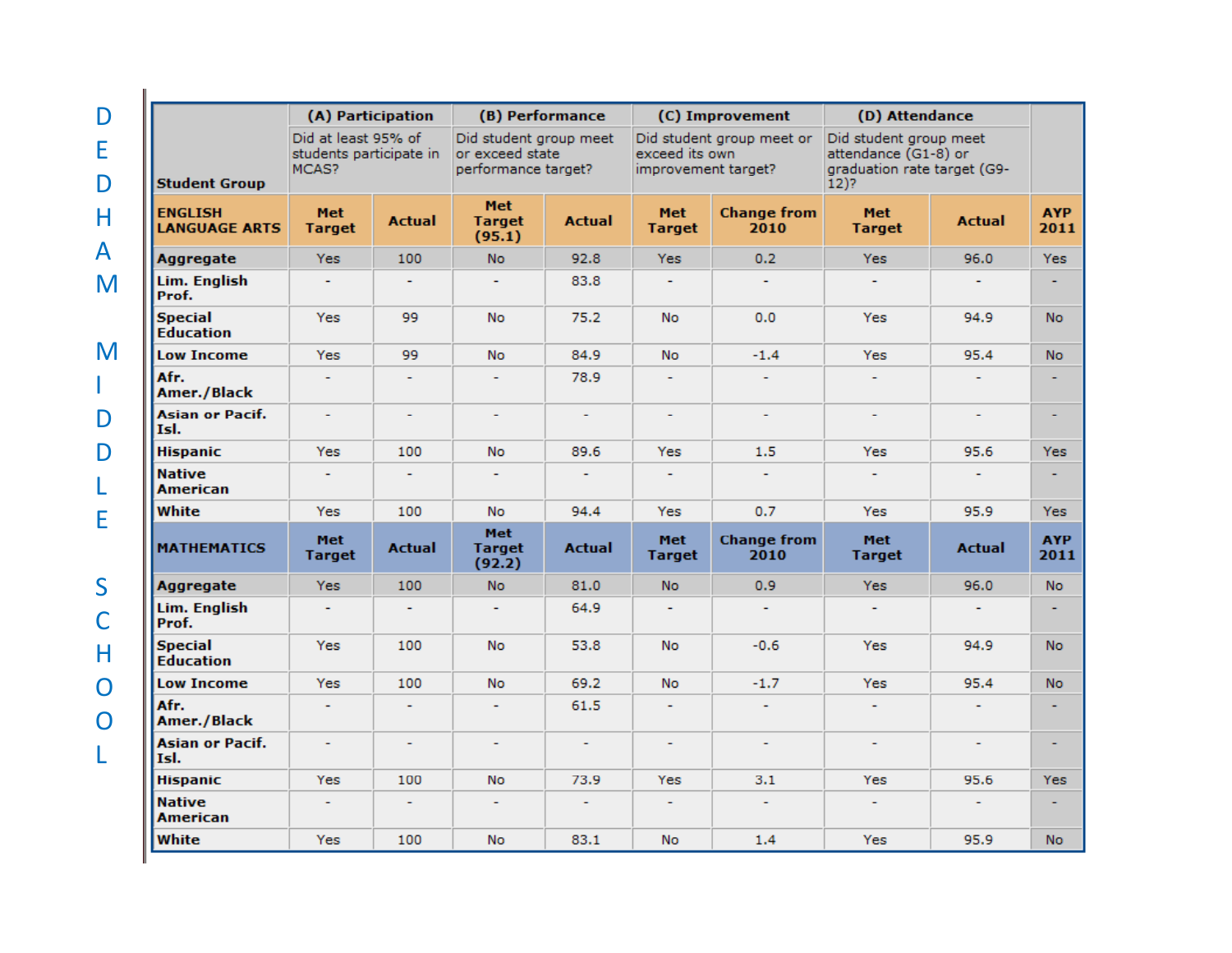#### DEDHAM HIGH SCHOOL

# Dedham High - 2011 Accountability Data

| District:                                          | Dedham (00730000)       |
|----------------------------------------------------|-------------------------|
| School:                                            | Dedham High (00730505)  |
| <b>Accountability &amp; Assistance Level:</b>      | Level 1                 |
| <b>School Title I Status:</b>                      | Non-Title I School (NT) |
| <b>NCLB School Choice Required:</b>                | Nο                      |
| <b>Supplemental Educational Services Required:</b> | No                      |

#### 2011 Adequate Yearly Progress (AYP) Data - Summary

|                              | <b>NCLB Accountability Status</b> | Improvement Rating |
|------------------------------|-----------------------------------|--------------------|
| <b>ENGLISH LANGUAGE ARTS</b> | Improvement Year 2 - Subgroups    | On Target          |
| <b>MATHEMATICS</b>           | No Status                         | No Change          |

|             | <b>Adequate Yearly Progress History</b> | <b>NCLB Accountability Status</b> |      |      |      |      |      |      |            |                                |
|-------------|-----------------------------------------|-----------------------------------|------|------|------|------|------|------|------------|--------------------------------|
|             |                                         | 2004                              | 2005 | 2006 | 2007 | 2008 | 2009 | 2010 | 2011       |                                |
| <b>ELA</b>  | Aggregate                               | Yes                               | Yes  | Yes  | Yes  | Yes  | Yes  | Yes  | Yes        | Improvement Year 2 - Subgroups |
|             | <b>All Subgroups</b>                    | Yes.                              | Yes  | Yes  | Yes  | No   | No.  | No   | <b>Yes</b> |                                |
| <b>MATH</b> | Aggregate                               | Yes                               | Yes  | Yes  | Yes  | Yes  | Yes  | Yes  | Yes        | No Status                      |
|             | <b>All Subgroups</b>                    | Yes                               | No   | Yes  | Yes  | Yes  | Yes  | Yes  | Yes        |                                |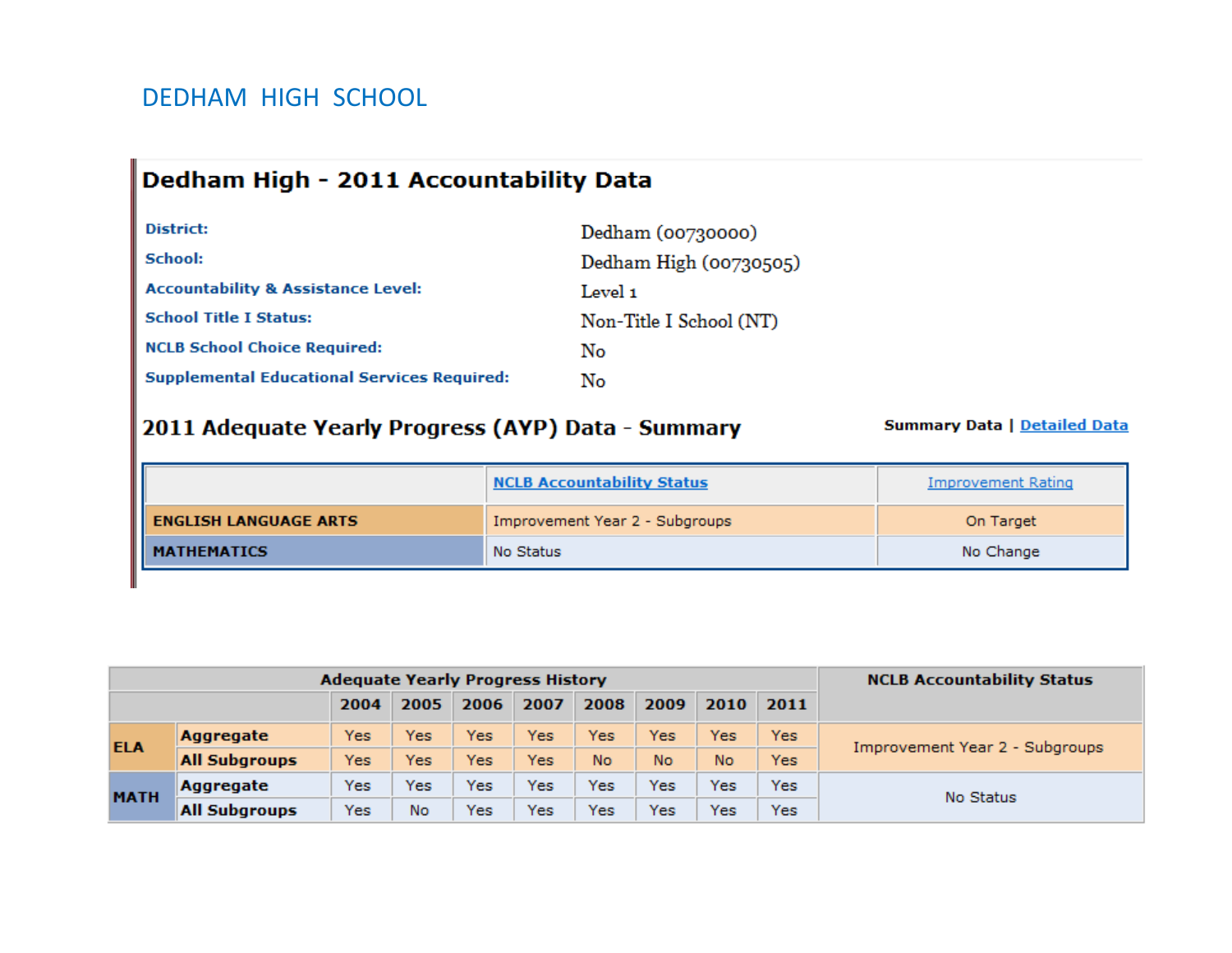| (A) Participation                      |                                                         |                | (B) Performance                                                  |                |                                       | (C) Improvement            | (D) Grad Rate                                                                            |                |                    |
|----------------------------------------|---------------------------------------------------------|----------------|------------------------------------------------------------------|----------------|---------------------------------------|----------------------------|------------------------------------------------------------------------------------------|----------------|--------------------|
| <b>Student Group</b>                   | Did at least 95% of<br>students participate in<br>MCAS? |                | Did student group meet<br>or exceed state<br>performance target? |                | exceed its own<br>improvement target? | Did student group meet or  | Did student group meet<br>attendance (G1-8) or<br>graduation rate target (G9-<br>$12)$ ? |                |                    |
| <b>ENGLISH</b><br><b>LANGUAGE ARTS</b> | Met<br><b>Target</b>                                    | <b>Actual</b>  | <b>Met</b><br><b>Target</b><br>(95.1)                            | <b>Actual</b>  | <b>Met</b><br><b>Target</b>           | <b>Change from</b><br>2010 | Met<br><b>Target</b>                                                                     | <b>Actual</b>  | <b>AYP</b><br>2011 |
| <b>Aggregate</b>                       | <b>Yes</b>                                              | 99             | <b>Yes</b>                                                       | 95.6           | <b>Yes</b>                            | 2.9                        | Yes:                                                                                     | 88.9           | <b>Yes</b>         |
| Lim. English<br>Prof.                  | ٠                                                       | $\overline{a}$ | ٠                                                                | $\overline{a}$ |                                       |                            |                                                                                          |                | ٠                  |
| <b>Special</b><br><b>Education</b>     | ٠                                                       | ٠              | ÷,                                                               | 89.5           | ٠                                     | ٠                          | ٠                                                                                        | ٠              | ٠                  |
| <b>Low Income</b>                      | Yes                                                     | 98             | <b>No</b>                                                        | 90.6           | Yes                                   | 5.5                        | Yes                                                                                      | 80.9           | <b>Yes</b>         |
| Afr.<br><b>Amer./Black</b>             | ٠                                                       | ٠              | ٠                                                                | ٠              | ٠                                     | ٠                          | $\overline{a}$                                                                           | ٠              |                    |
| <b>Asian or Pacif.</b><br>Isl.         | ۰                                                       | ٠              | ٠                                                                | ٠              | Ξ                                     | ٠                          | ٠                                                                                        | ٠              | ٠                  |
| <b>Hispanic</b>                        | ÷                                                       |                | $\overline{a}$                                                   |                |                                       |                            | $\overline{a}$                                                                           |                | ۰                  |
| <b>Native</b><br><b>American</b>       |                                                         |                | $\overline{a}$                                                   |                |                                       |                            |                                                                                          |                |                    |
| White                                  | Yes                                                     | 100            | <b>Yes</b>                                                       | 96.9           | Yes                                   | 2.7                        | <b>Yes</b>                                                                               | 93.8           | <b>Yes</b>         |
| <b>MATHEMATICS</b>                     | <b>Met</b><br><b>Target</b>                             | <b>Actual</b>  | <b>Met</b><br><b>Target</b><br>(92.2)                            | <b>Actual</b>  | <b>Met</b><br><b>Target</b>           | <b>Change from</b><br>2010 | <b>Met</b><br><b>Target</b>                                                              | <b>Actual</b>  | <b>AYP</b><br>2011 |
| <b>Aggregate</b>                       | <b>Yes</b>                                              | 99             | Yes:                                                             | 94.9           | No.                                   | $-0.2$                     | Yes:                                                                                     | 88.9           | <b>Yes</b>         |
| Lim. English<br>Prof.                  | ÷                                                       | $\overline{a}$ | ٠                                                                | ÷.             | ٠                                     |                            | ÷                                                                                        |                | ٠                  |
| <b>Special</b><br><b>Education</b>     | ۰                                                       | ۰              | ۰                                                                | 83.3           | ۰                                     | ۰                          | ۰                                                                                        | ۰              | ۰                  |
| <b>Low Income</b>                      | Yes                                                     | 98             | <b>No</b>                                                        | 91.7           | Yes/SH                                | $-0.8$                     | <b>Yes</b>                                                                               | 80.9           | <b>Yes</b>         |
| Afr.<br><b>Amer./Black</b>             |                                                         |                | ۰                                                                | ٠              |                                       |                            | ٠                                                                                        |                | ٠                  |
| <b>Asian or Pacif.</b><br>Isl.         | $\overline{a}$                                          |                | $\overline{a}$                                                   |                | $\overline{a}$                        | ۰                          | $\overline{a}$                                                                           | $\overline{a}$ | ۰                  |
| <b>Hispanic</b>                        | ٠                                                       | ٠              | ٠                                                                | ÷,             | ٠                                     |                            |                                                                                          |                | ۰                  |
| <b>Native</b><br><b>American</b>       |                                                         |                | L,                                                               |                |                                       |                            |                                                                                          |                |                    |
| White                                  | Yes                                                     | 99             | Yes                                                              | 97.2           | Yes                                   | 1.0                        | Yes                                                                                      | 93.8           | Yes                |

D

E

D

H

A

M

H

I

L

G

H

S

C

H

O

O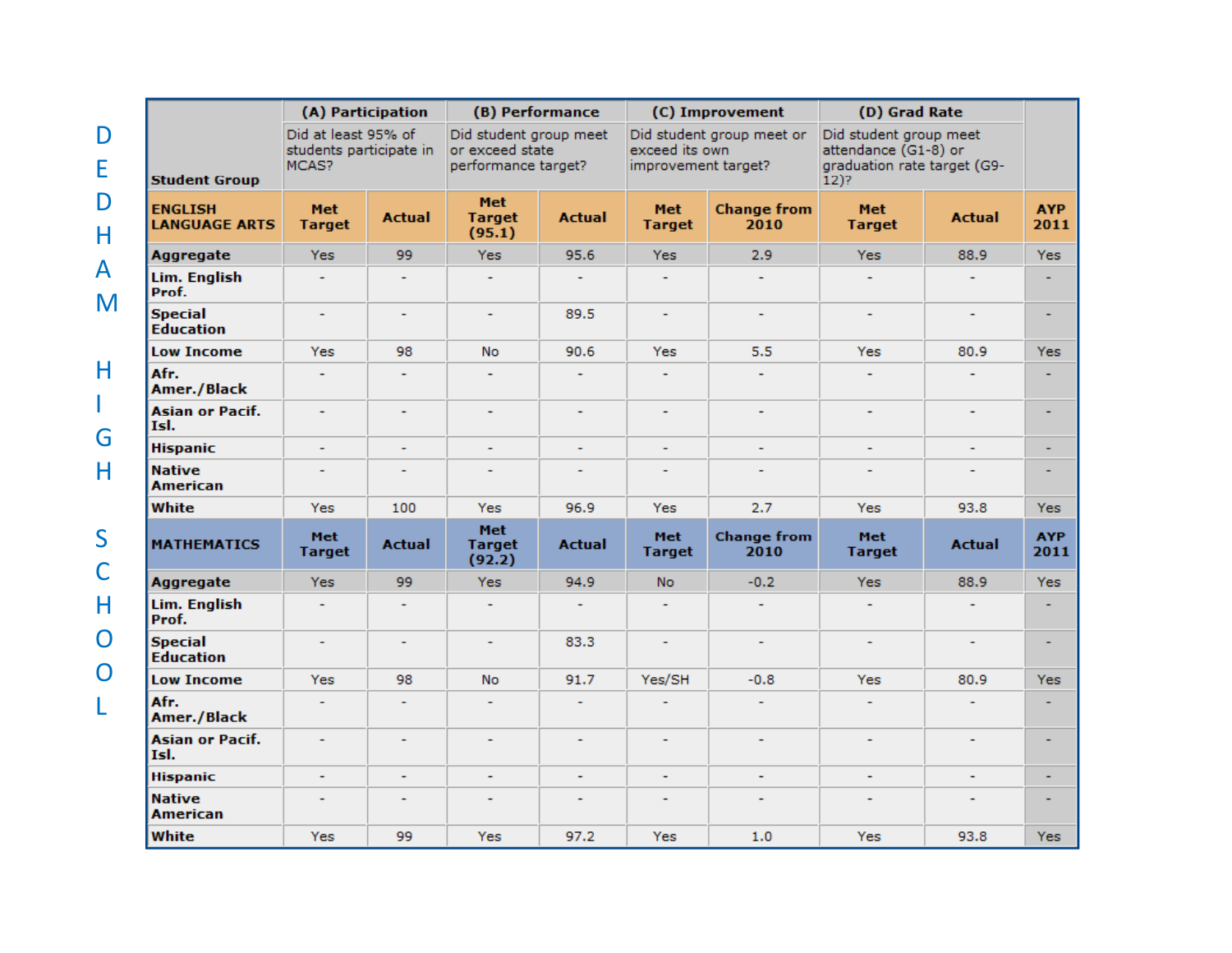#### Elementary Action Plan 2011‐2012

Adoption and implementation of the research‐based *Treasures Reading Program* district‐ wide in Grades 1-3

Leveled reading groups taught by grade level teachers, reading specialists and special educators in all classrooms, Grades 4 and 5

After school support, *Steps for Success*, providing identified students with support with study skills, test taking strategies, and answering open response and short answer questions

Having full‐time Library Media Specialists in **each elementary school** to support integrating literacy and technology skills and extend the literacy levels of students beyond proficiency

Continued use of Acuity for math to identify levels of proficiency for all students, analyze instructional inconsistencies and plan targeted interventions

❖ Detailed analysis of all MCAS data followed by targeted professional development to provide teachers and specialists with specific focus areas for improvement

 Employment of Acuity for ELA providing student‐specific data on the language and reading skills tested on MCAS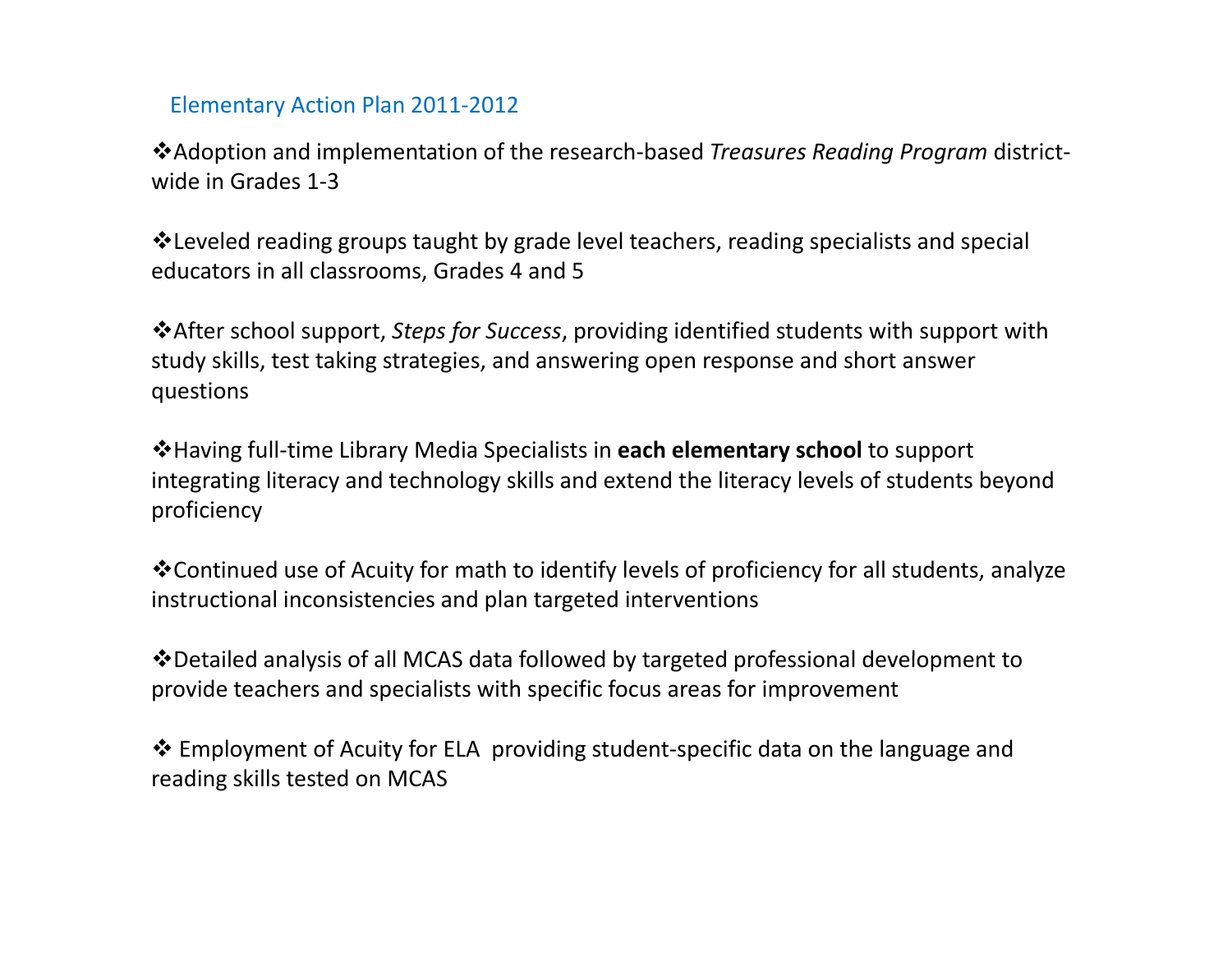# Dedham Middle School **2011‐2012 Action Plan**

- • **Continue theafter school MCAS tutori program on Thursdays beginning September 29, 2011**.
- • **Extend the in-school MCAS tutorial classes to special education students in math and**<br> **begin in term 2. education English**.
- $\bullet$  **Create more level 1(accelerated) in grades 6, 7 & 8 to provide greater access to a more rigorous math curriculum.** 
	- o **Grade 6** Schedules were realigned to create 3 sections of accelerated math on each team (previously there were 2).
	- $\circ$  **Grade 7** Schedules were realigned to create 5 sections of pre-algebra (previously there were 3).
	- o **Grade 8** There are 3 sections of algebra offered in grade 8.
- $\bullet$  **Create a 7th grade non pre-algebra math program that is a mix of the current program and pre-al gebra in order to pre pare all grade 7 p g pp g students for algebra in grade 8.**
- Continue the after school MCAS tutorial **Figure 1.1 Continue the after school MCAS tutorial Continue the after school MCAS** tutorial **Continue to the school meth** eachers as they improve **their practices and incorporate new curriculum.**
	- $\bullet$  **Reduce class sizes in order to support our English.**
	- • **Create more interdisciplinary opportunities for students to explore the areas of weakness identified on the ELA MCAS exam.**
	- • **Increase the ELL teacher at the middle school to full time to support our second language students.**
	- • **Continue to use the "Writing with Colors " Writing program in ELA.**
	- • **Continue to use "Light Up the Problem" program in math.**
	- $\bullet$  **Analyze the data from ELA Acuity testing and Math Acuity testing during middle school professional development early release days.**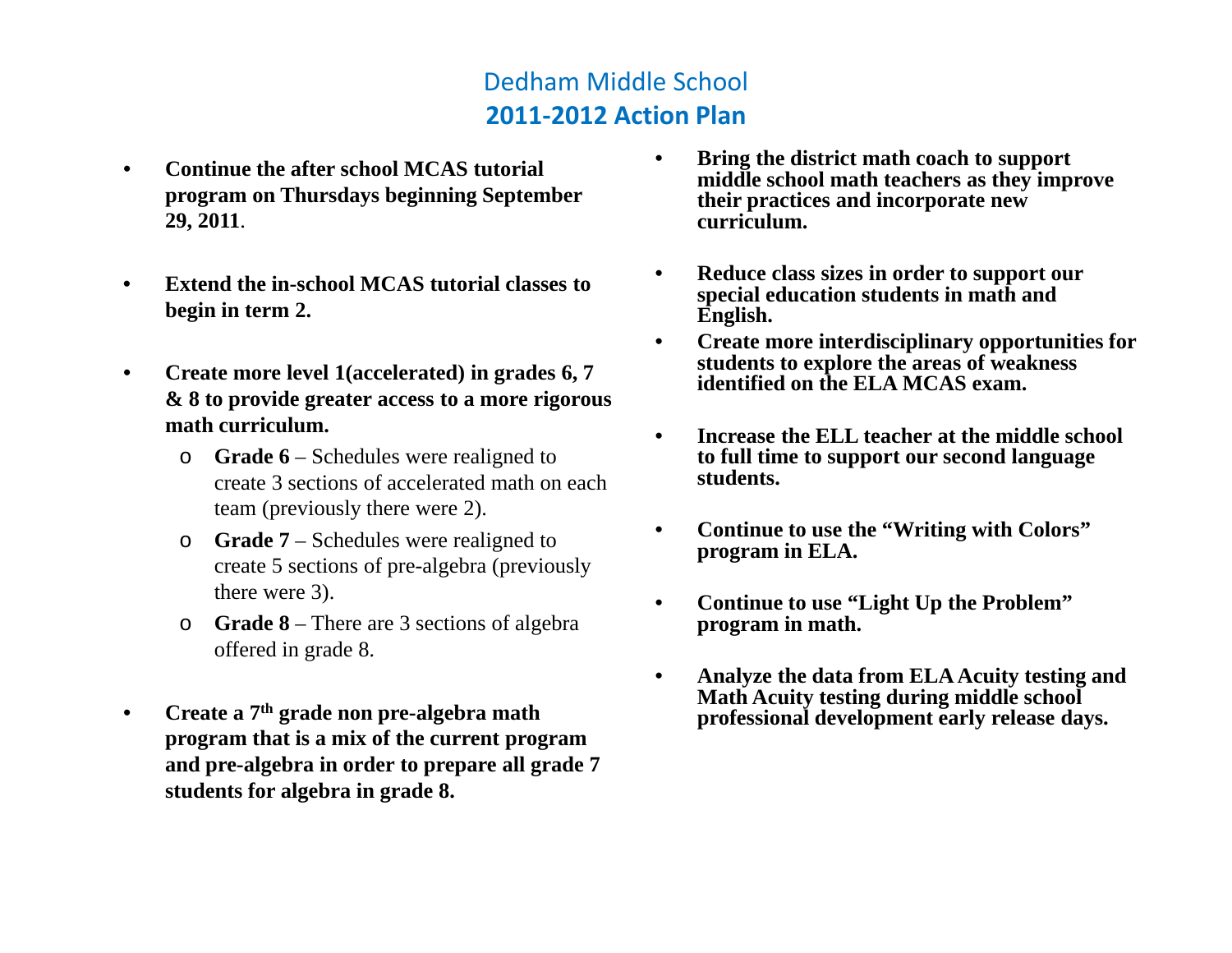# Dedham Middle School **2012‐2013**

**All grade 7 students will take pre‐algebra at either an accelerated or regular pace.**

**All grade 8 students will take algebra at either an accelerated or regular pace.**

**All ELA and math teachers will meet and ensure that the math & ELA program 5‐8 is aligned with the common core standards for English Language Arts and math.**